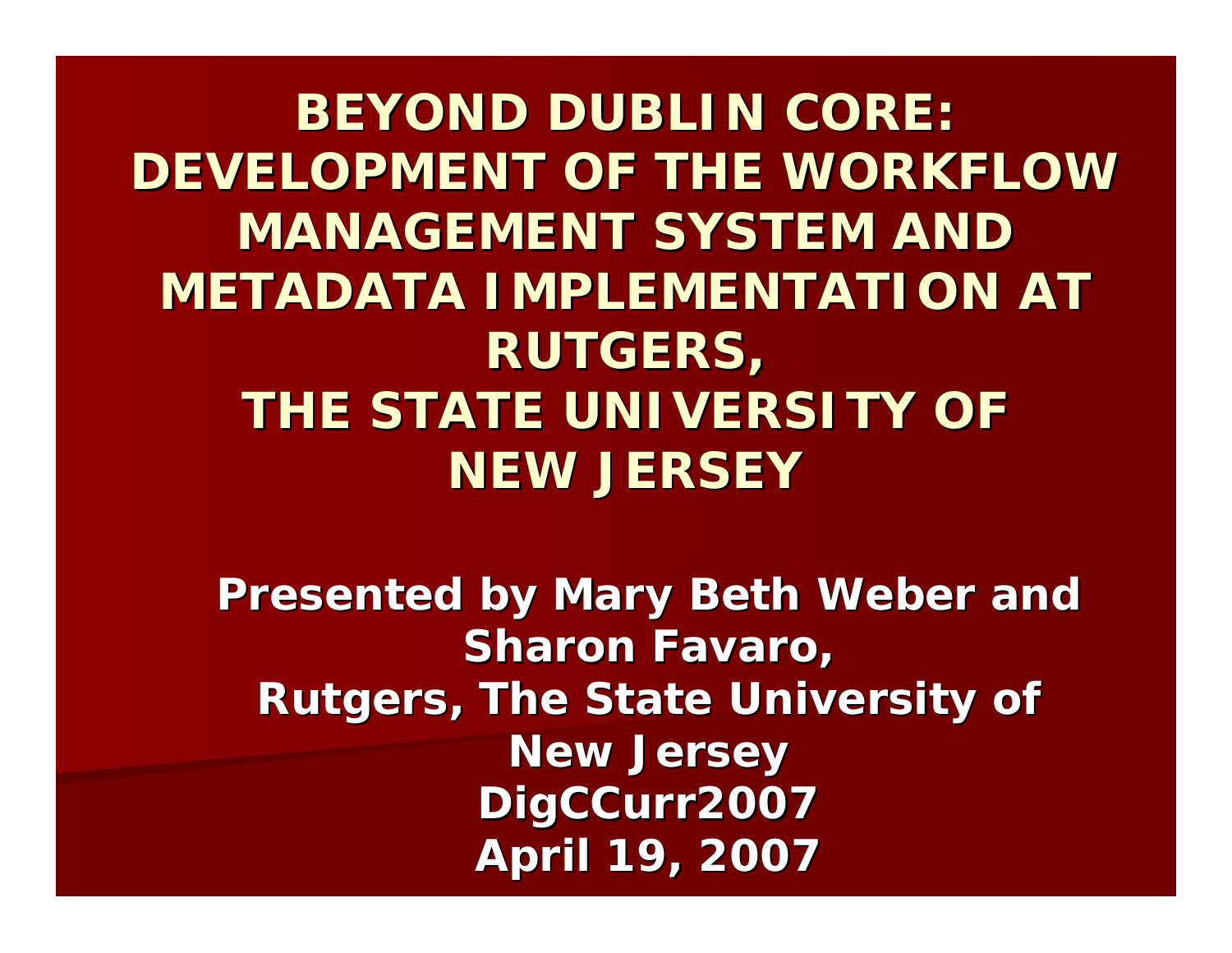### **What is digital curation? What is digital curation?** A few of the current definitions/interpretations (continued): (continued):

 **Wikipedia: Wikipedia:** interpreted, is about maintaining and adding<br>value to a trusted body of digital information for<br>current and future use. Digital curation<br>encompasses all of the actions needed to<br>maintain digitised and born-digital objects maintain digitised and born-digital objects and<br>data over their entire life-cycle and over time fo current and future generations of users. Implicit<br>in this definition are the processes of digital<br>archiving and digital preservation but it also<br>includes all the processes needed for good data<br>creation and management, and information and knowledge."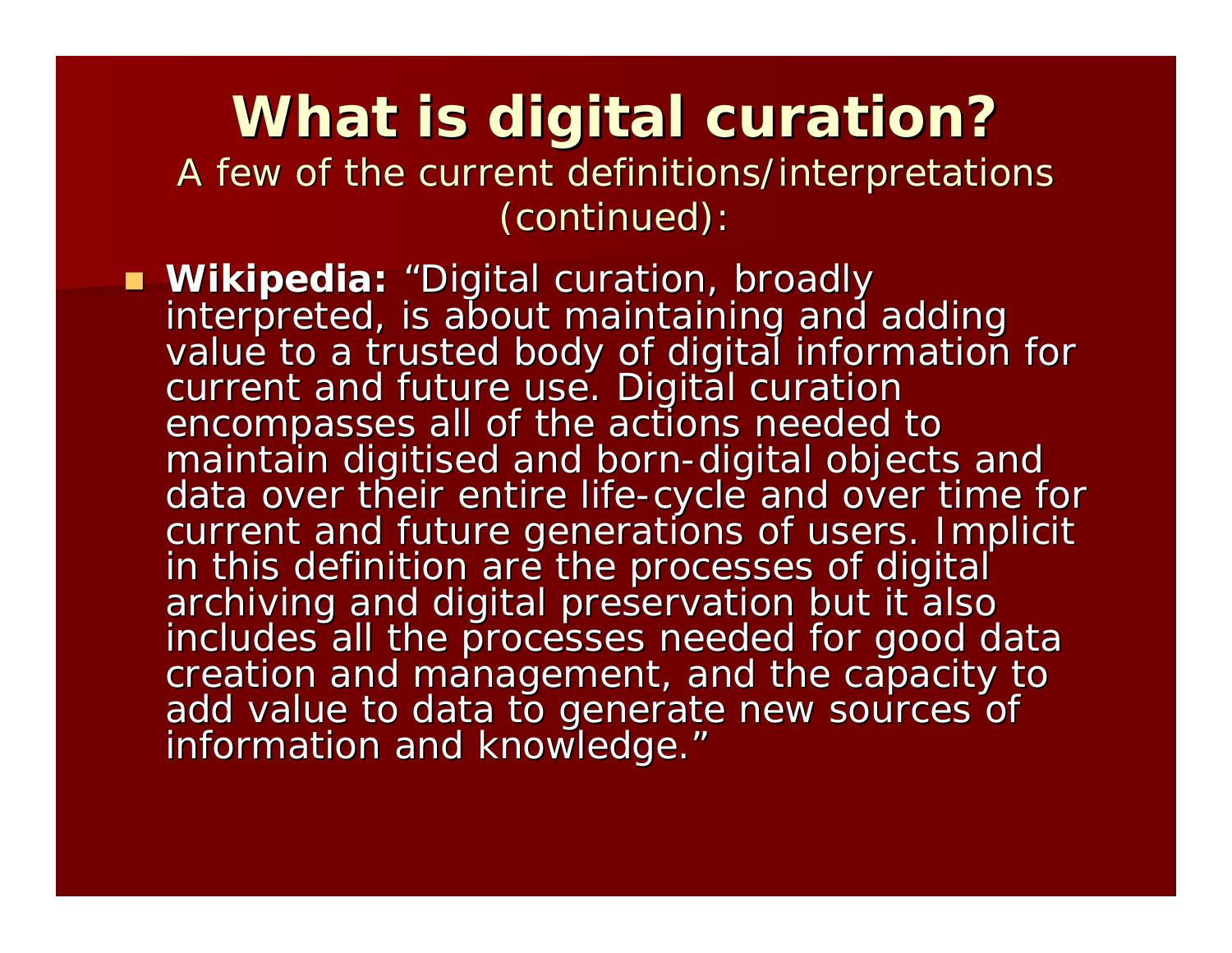### A few of the current definitions/interpretations:

Digital Curation Centre: "Digital curation is the management and preservation of digital data over the<br>long-term. The increasing amount of data being created in digital formats. and the generation of new digital data in the sciences means that much of it is at<br>risk of being unreadable in the future. Someone needs<br>to confront this problem by firstly advising on what<br>information to preserve and then on how best to preserve it, from the beginning or the imormation ine-<br>cycle to the end; hence digital 'curation'."

Digital Data Curation Task Force: Report of the ■ Digital Data Curation Task Force: Report of the<br>Task Force Strategy Discussion Day (2002): "Tony Hey took up the term…to distinguish the actions<br>involved in caring for digital data beyond its original<br>use, from digital preservation." use, from digital preservation."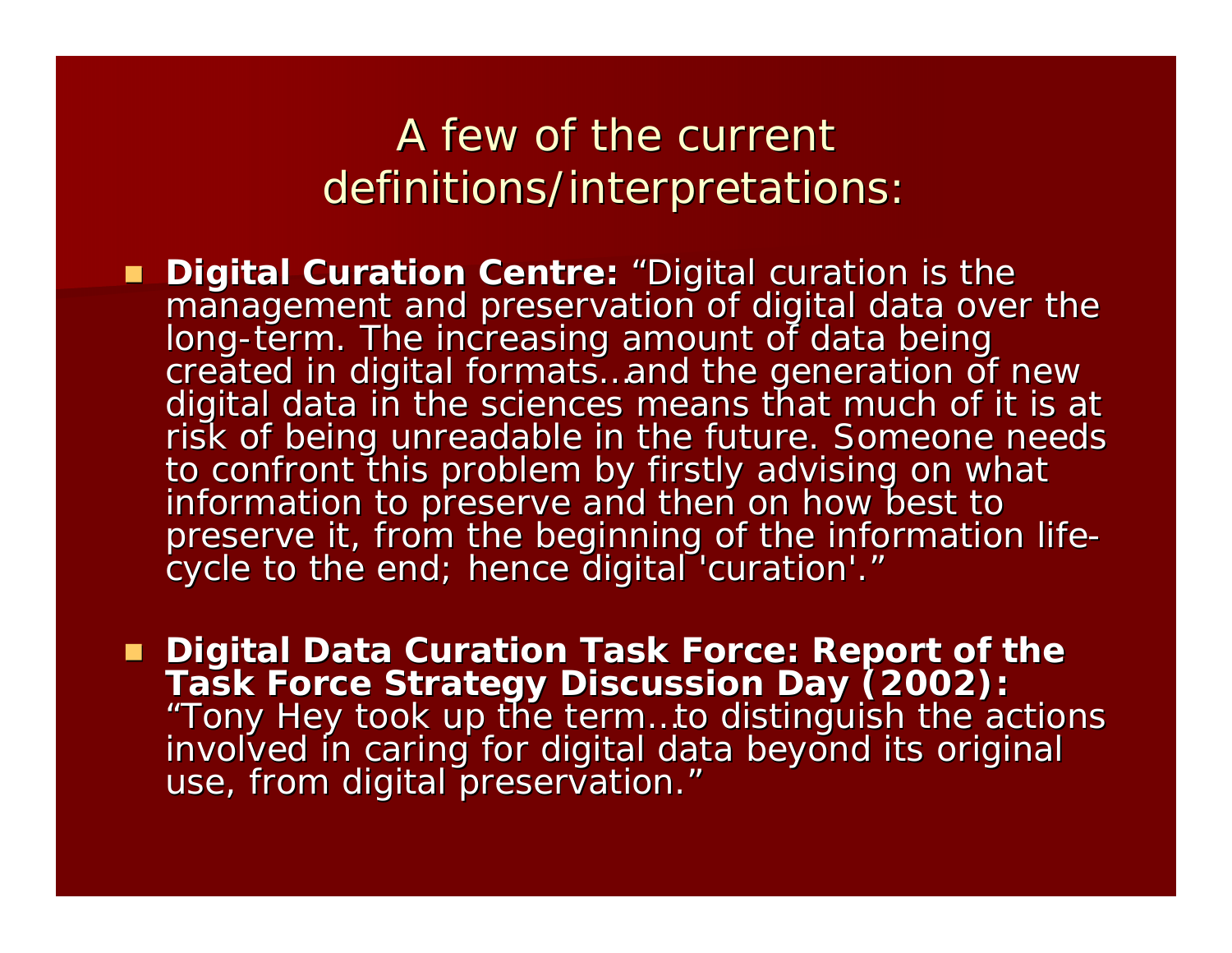### **Development of a repository Development of a repository**

- In 2003, Rutgers University Libraries (RUL) received a National Leadership Grant from the<br>Institute of Museum and Library Services (IMLS)<br>to develop the New Jersey Digital Highway<br>(NJDH), a statewide repository and collaborative<br>portal to provide a "one stop shop" f "one stop shop" for heritage, and immigration experience through<br>photographs, books, documents, periodicals, e-dimensional objects, audio, and video
- **Partners included the American Labor** Museum/Botto House, the New Jersey State<br>Library, the New Jersey Historical Society, the<br>New Jersey State Archives, and smaller libraries,<br>museums, archives, historical societies, public<br>broadcasting organizations, and pub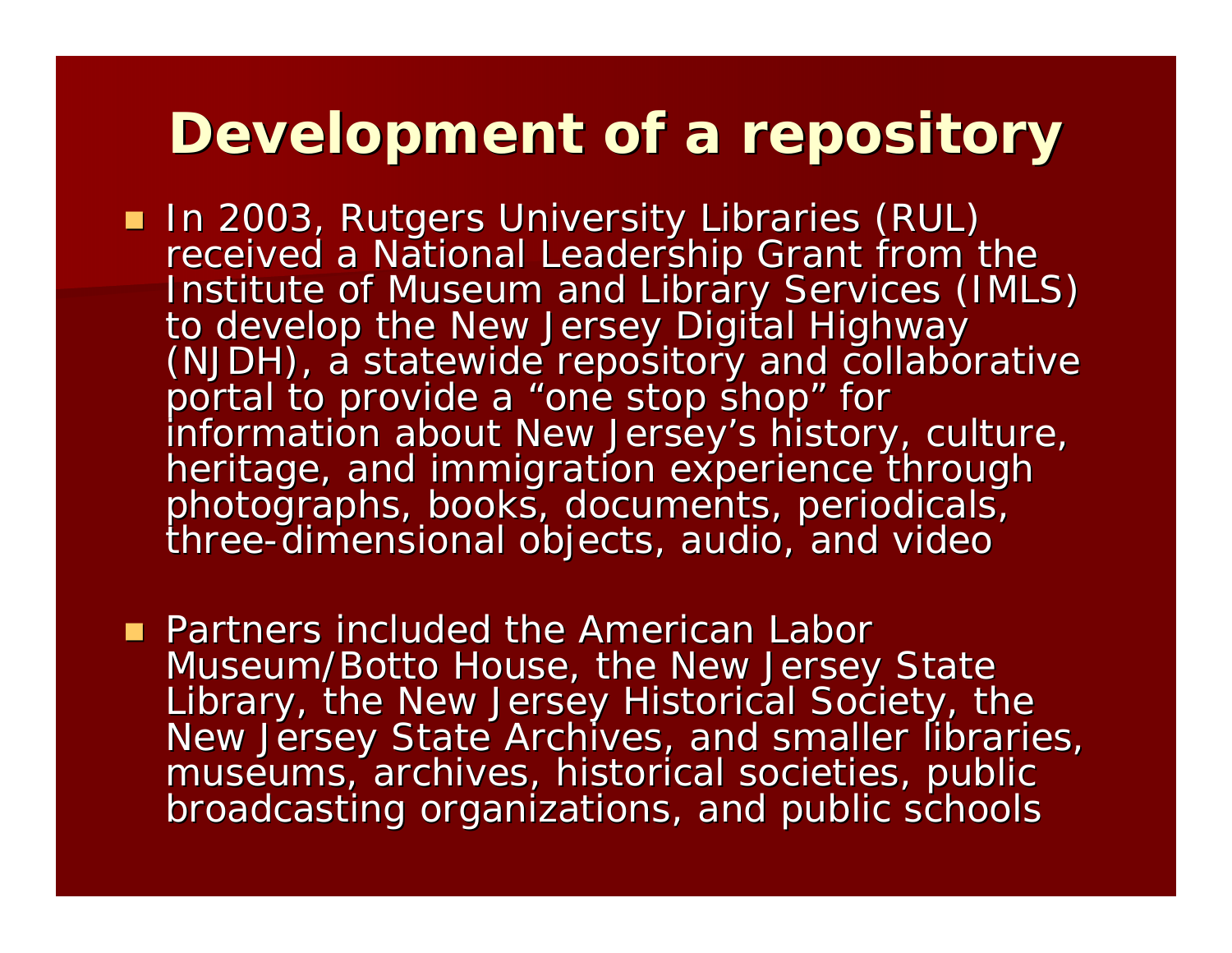# **New Jersey Digital Highway (NJDH)**

**http://www.njdigitalhighway.org/ http://www.njdigitalhighway.org/**

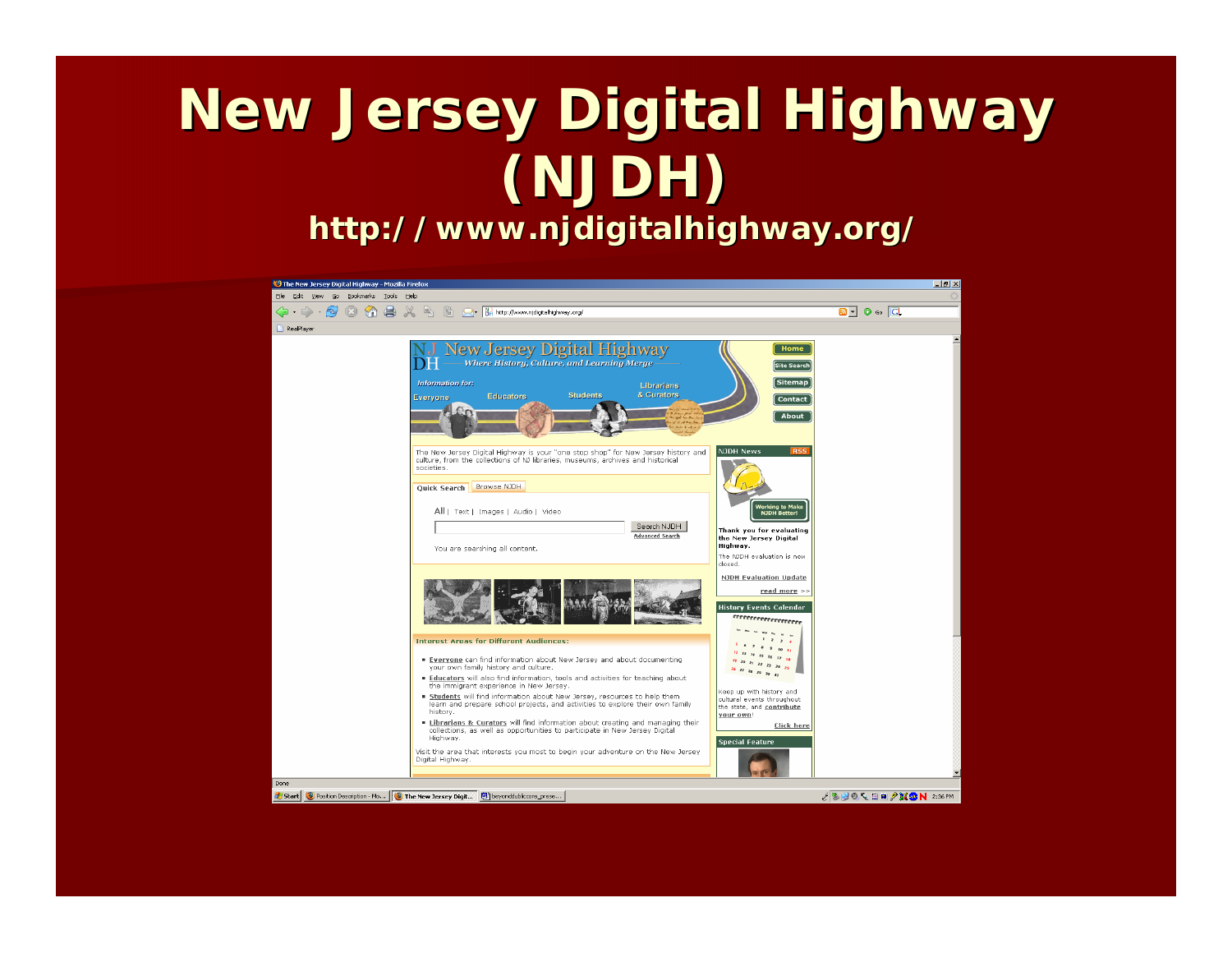## **Developing a Metadata Creation and Management Tool Creation and Management Tool at RUL**

So how did we get there...

- Repositories are an emerging technology, and a metadata creation utility was needed that could meet the changing needs of NJDH partners, RUL, RU faculty, students, and the public
- **Commercial products were reviewed and the** decision was made not to purchase a commercial product for content management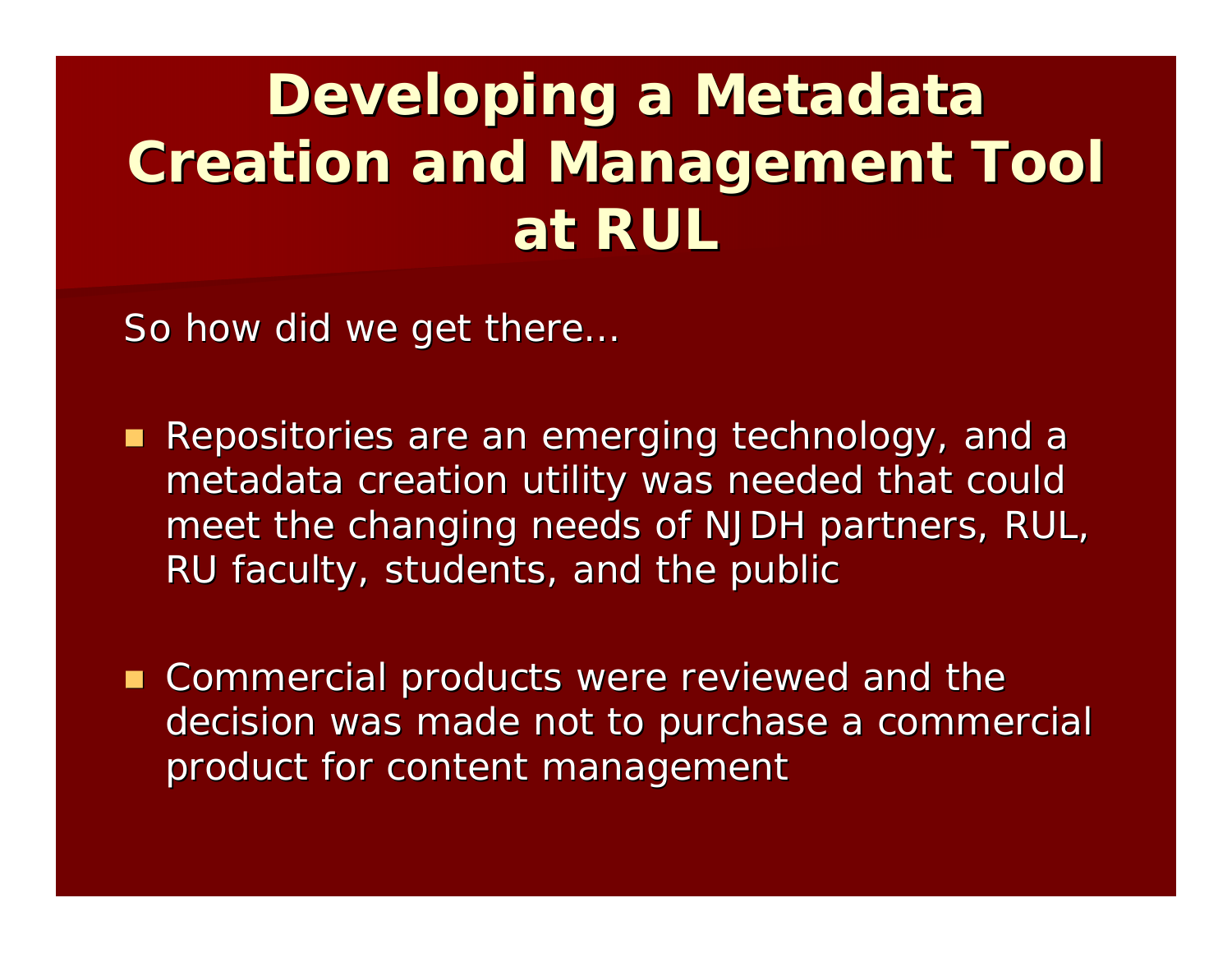**Developing a Metadata Creation and Management Tool Creation and Management Tool at RUL Developing a Metadata at RUL Developing a Metadata (continued) (continued)**

The Workflow Management System (WMS), The Workflow Management System (WMS), built in metadata creation and management tool that feeds into RUcore, the institutional<br>repository, uses a robust hybrid metadata schema to ensure scalability, interoperability, and extensibility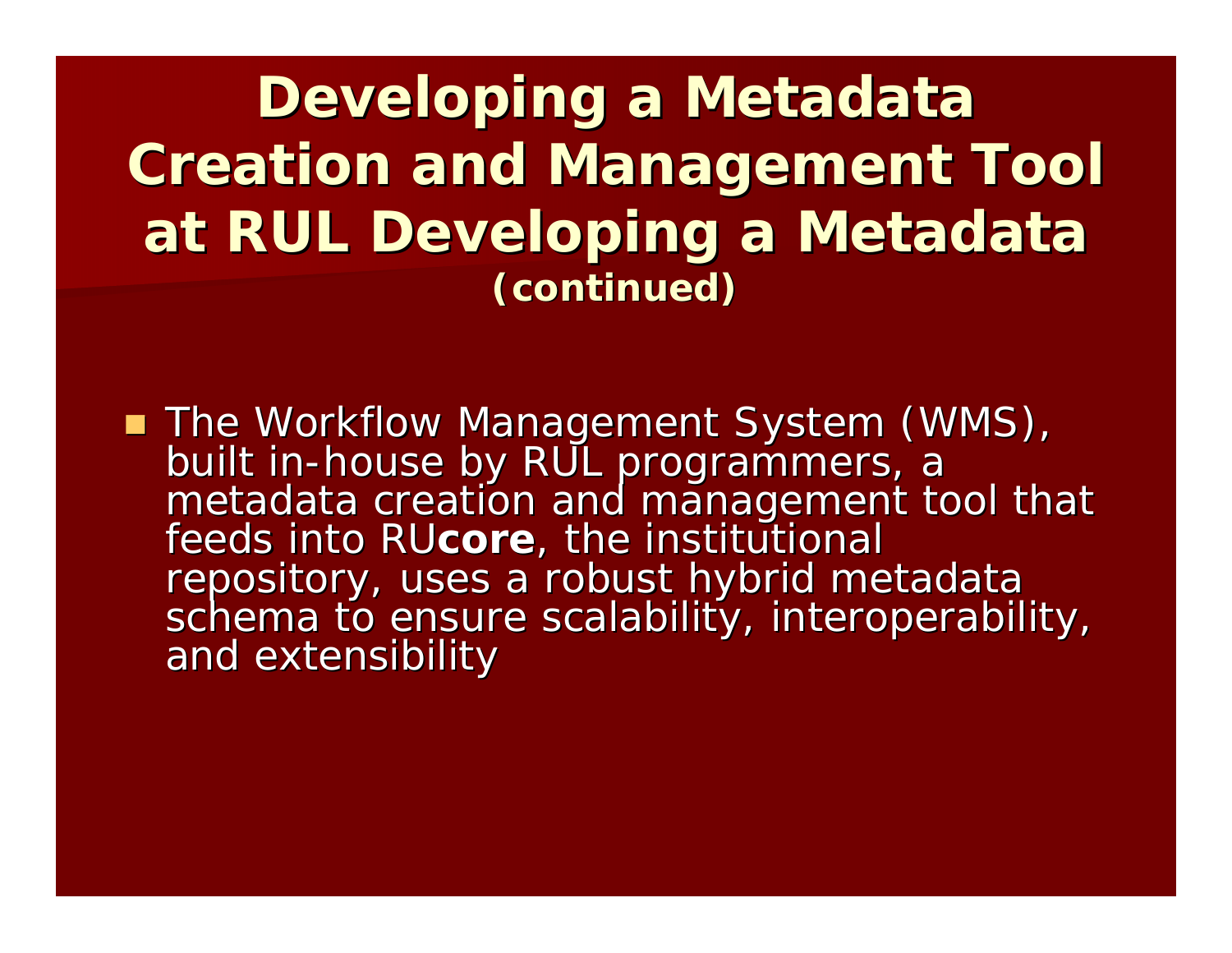**Top reasons for RUL creating Top reasons for RUL creating in -house repository house repository management software: management software:**

- **Freedom to use a cross breed of Freedom to use a cross breed of** metadata schema for interoperability with other systems and presentation platforms platforms
- **Ability to guide developments,** enhancements, and adapt to changes
- **Free access to source codes**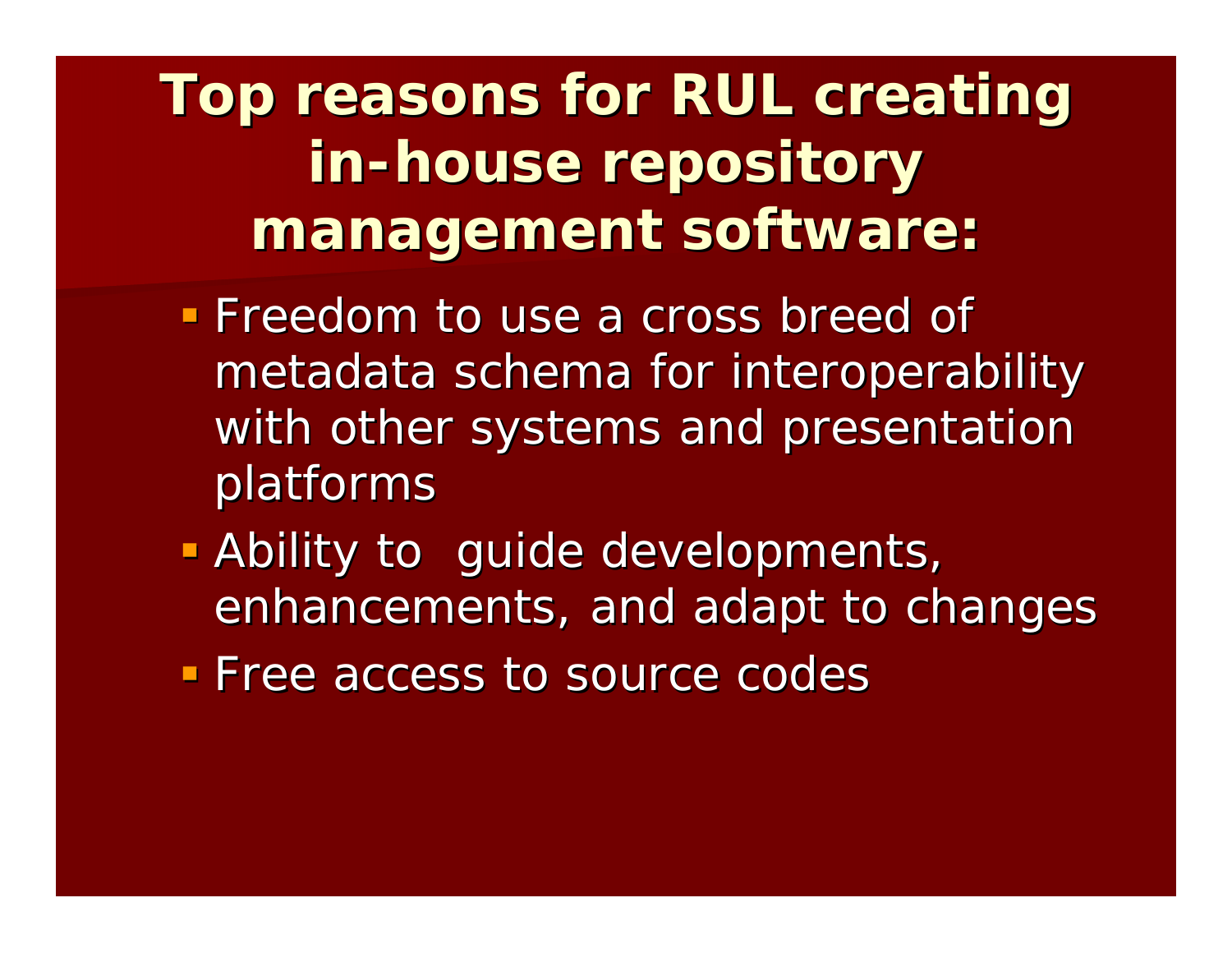### **WMS Features**

- **Enables creation and editing of metadata**
- Creates a METS-XML wrapper for digital objects and associated metadata for<br>export and ingest
- Employs an underlying metadata schema that draws on MODS, METS, and PREMIS to ensure scalability for various projects, and interoperability with other systems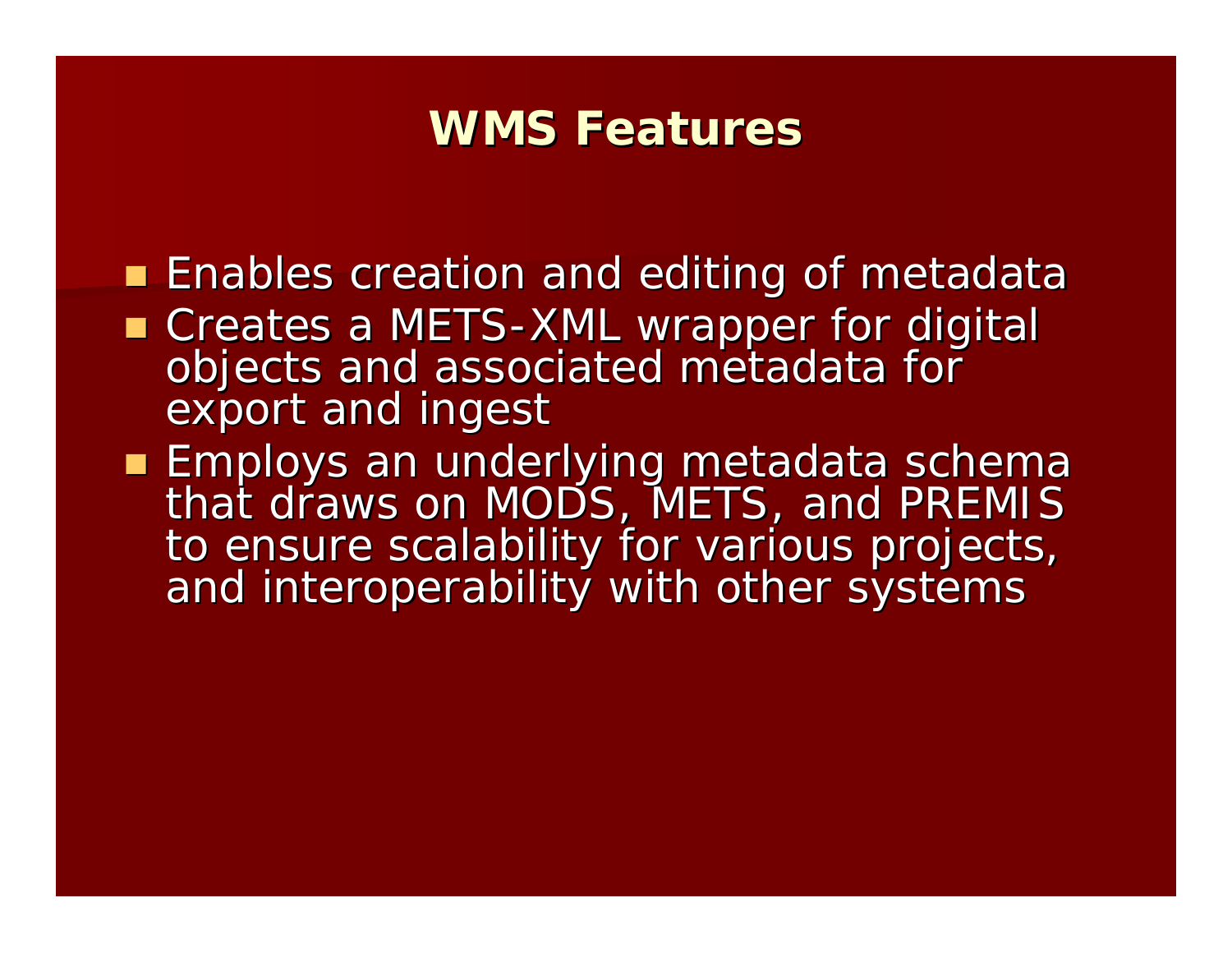#### **WMS Features (continued) (continued)**

- Metadata schema maps to Dublin Core,<br>Metadata schema maps to Dublin Core, which is mandatory for participation in t which is mandatory for participation in the Which is mandatory for participation in the Open Archives Initiative Protocol for Metadata Harvesting (OAI-PMH) for sharing information between repositories
- Supports multiple strategies for entering objects and creating metadata, including<br>batch import of digital files, the ability to<br>add an entire digital object collection<br>through batch import, and the ability to<br>migrate metadata from a collection owner's database into the WMS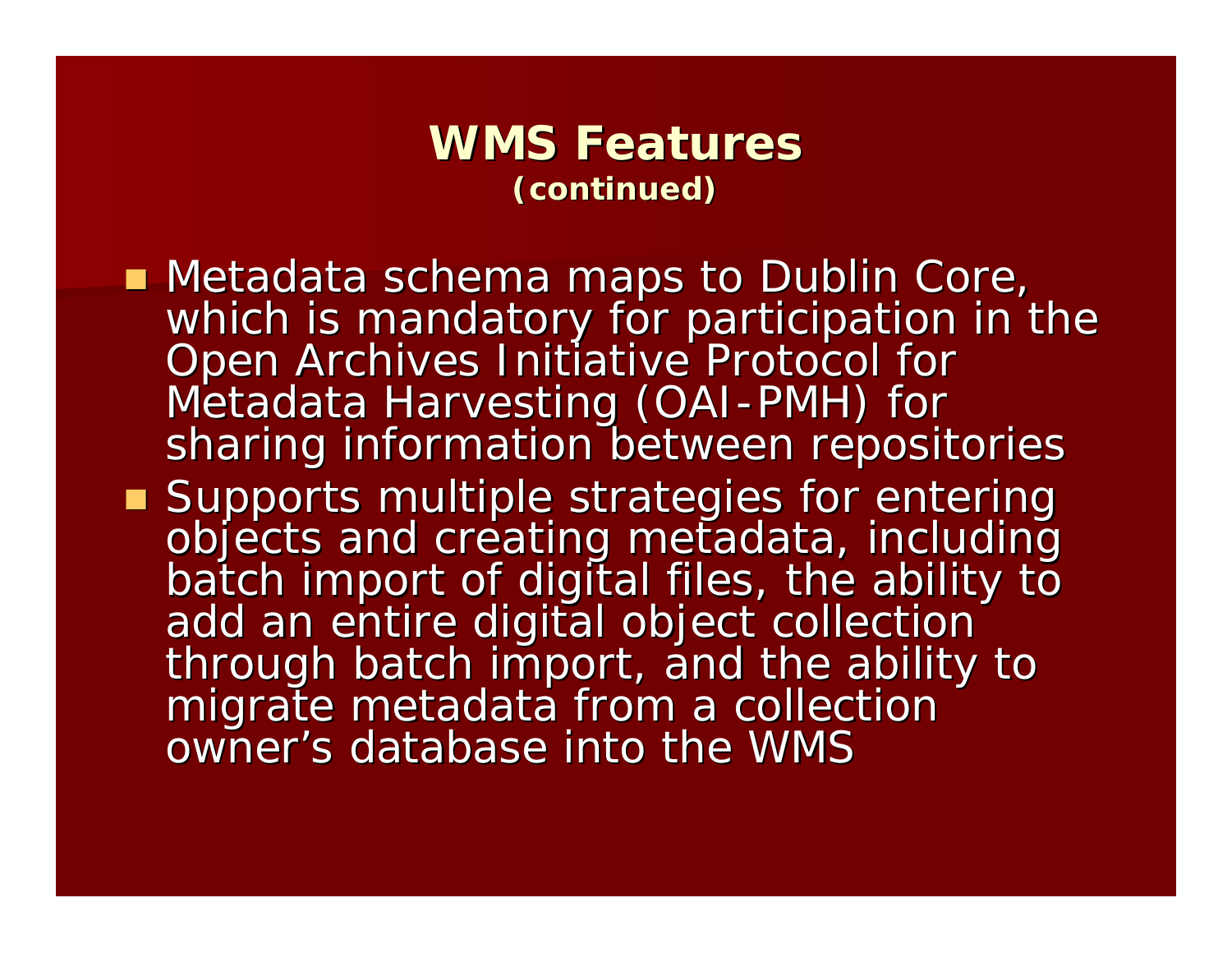### **Workflow Management System Workflow Management System**

Independent platform web accessible system to create metadata and is the front end to ingest digital objects into RUcore

| Workflow Management System - Mozilla Firefox                                                        |                   |
|-----------------------------------------------------------------------------------------------------|-------------------|
| Elle Edit Vew Go Bookmarks Tools Help                                                               |                   |
| Workflow Management System for Digital Objects<br>Contact Us   Report Error   Help Center   Version |                   |
|                                                                                                     |                   |
|                                                                                                     |                   |
|                                                                                                     |                   |
|                                                                                                     |                   |
|                                                                                                     |                   |
|                                                                                                     |                   |
| <b>User Name:</b>                                                                                   |                   |
| Password:                                                                                           |                   |
| Forgot password?<br>Login                                                                           |                   |
|                                                                                                     |                   |
|                                                                                                     |                   |
| $\mathbb{Z}$ Rutgers                                                                                |                   |
| [Today's date: 2007-04-11]                                                                          |                   |
|                                                                                                     |                   |
|                                                                                                     |                   |
|                                                                                                     |                   |
|                                                                                                     |                   |
|                                                                                                     |                   |
|                                                                                                     |                   |
|                                                                                                     |                   |
|                                                                                                     |                   |
|                                                                                                     |                   |
|                                                                                                     |                   |
| Done                                                                                                |                   |
| Start G Position Description - Mo   G Workflow Manageme [8] beyond dubiccore_prese                  | 2 多型の人目目ク試ON 200m |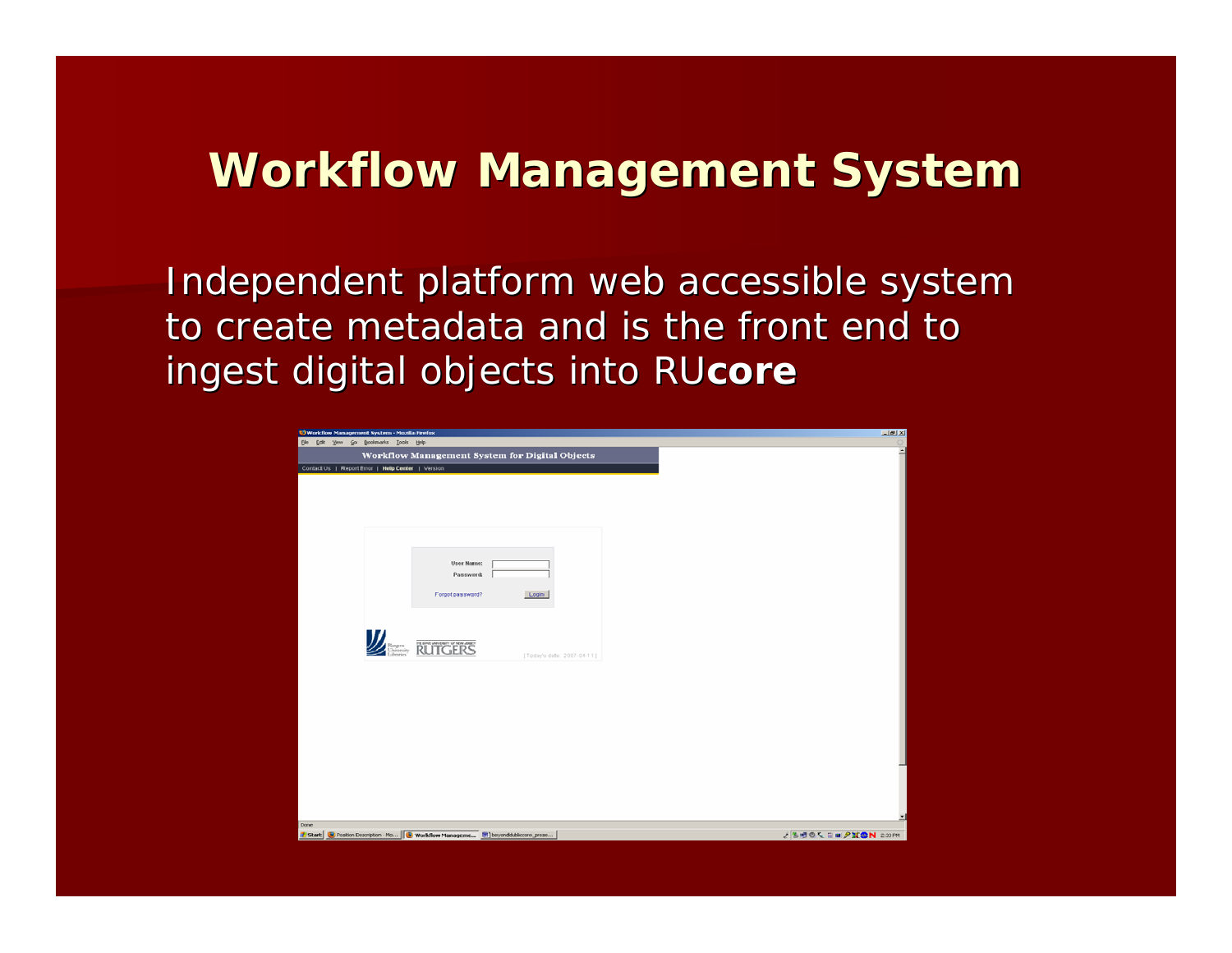### **Rutgers Institutional Repository Software Software**

- The goal was to build a trusted repository<br>architecture with a strong preservation<br>focus
- Fedora provides native support for METS, and RUL collects preservation, rights and<br>provenance information as a critical part of a long-term preservation strategy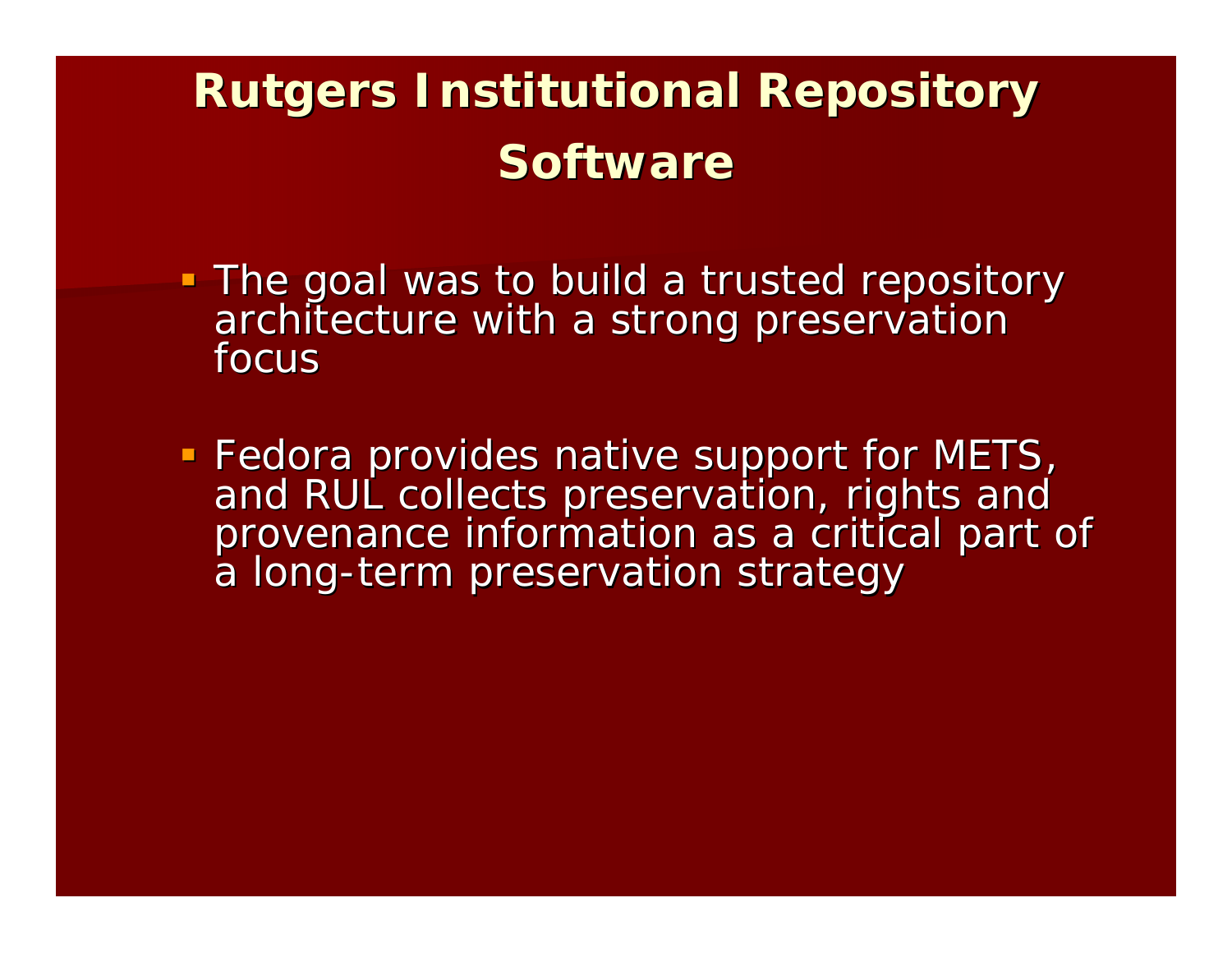### **Rutgers Institutional Repository Software (continued)**

- Fedora provides a flexible architecture, and<br>was the best service oriented repository<br>architecture.
- Fedora was open to collaborative development, and Rutgers became a Fedora development site. This enables us to benefit from shared collaboration and to extend our finite programming resources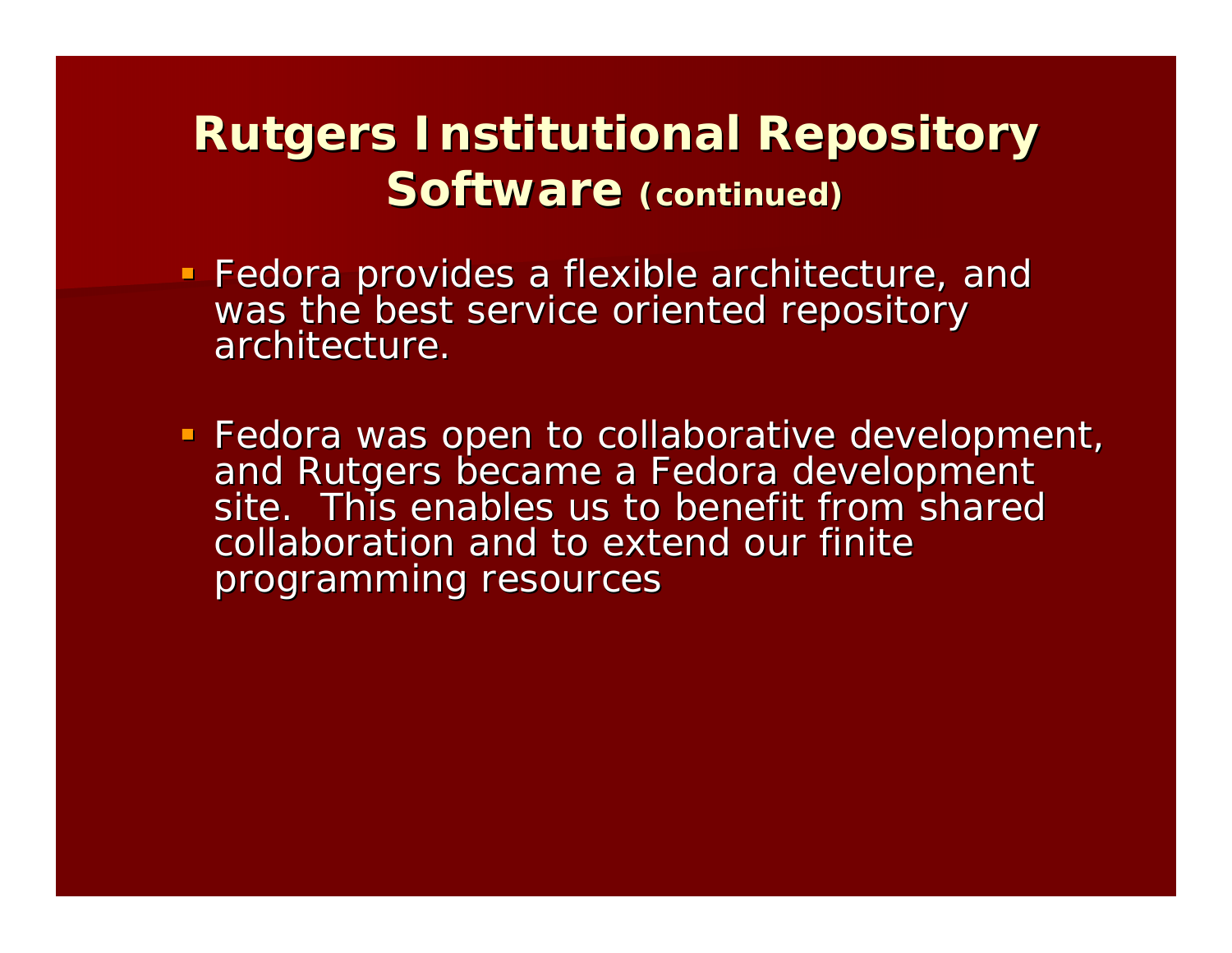## **Public View of the RUL Repository**



### Fedora Repository

Architecture

| All   Text   Images   Audio   Video<br>You are searching all content, | Search RUcore<br><b>Advanced Search</b>                                             |                                                         |
|-----------------------------------------------------------------------|-------------------------------------------------------------------------------------|---------------------------------------------------------|
| Participate<br>About RUcore                                           | Services & Collaborations<br>RUetd (Rutgers Electronic<br>Theses and Dissertations) | Resource Center<br>Understanding<br>Cyberinfrastructure |
| Participate in RUcore                                                 | New Jersey Digital Highway                                                          | How does RUcore work?                                   |
| RUcore Mission Statement<br>Ri Joone Policies                         | WAAND Women Artists<br>Archives National Directory                                  | RUcore Services<br>Developers' Area                     |

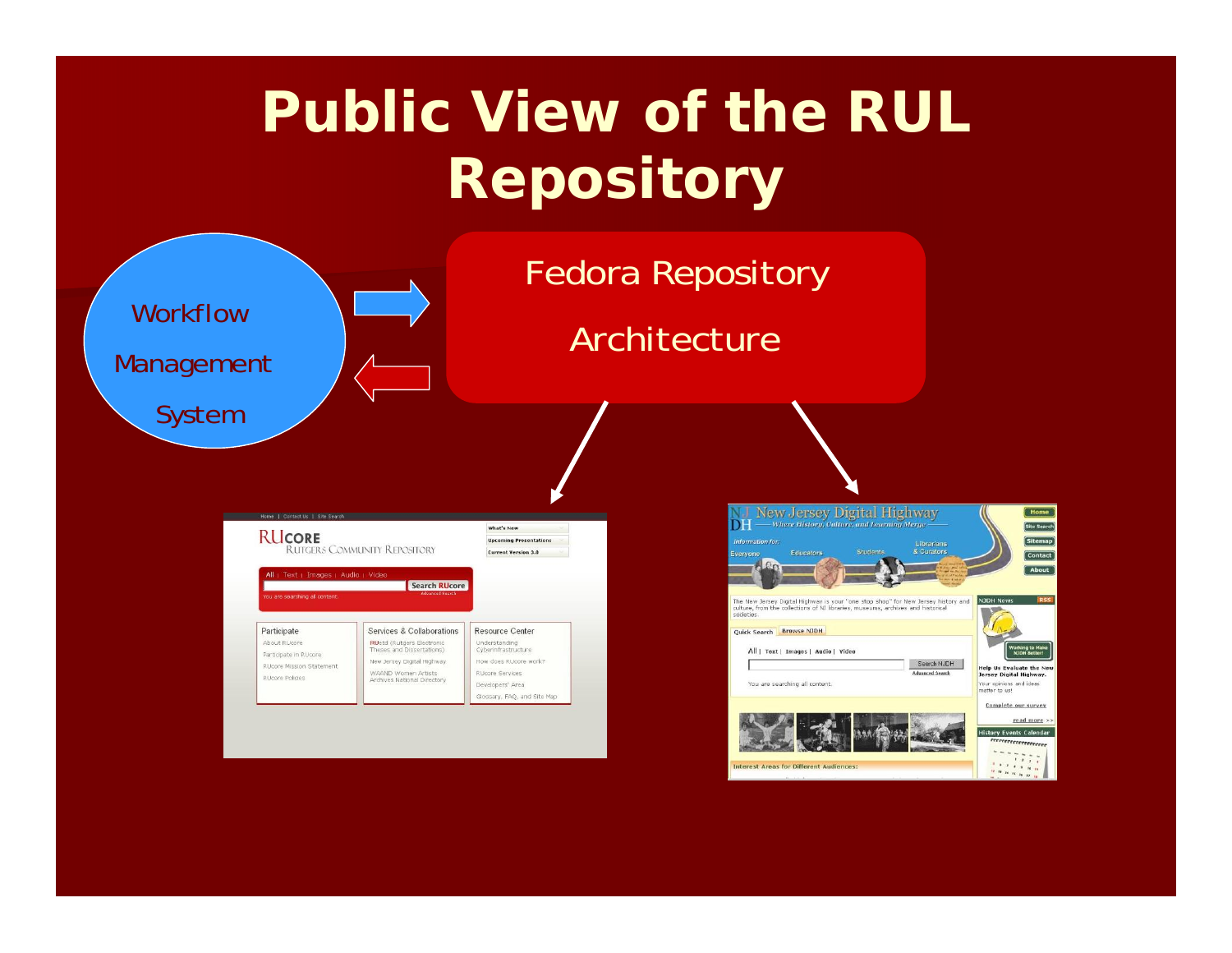## **Technical view of RUL Repository**

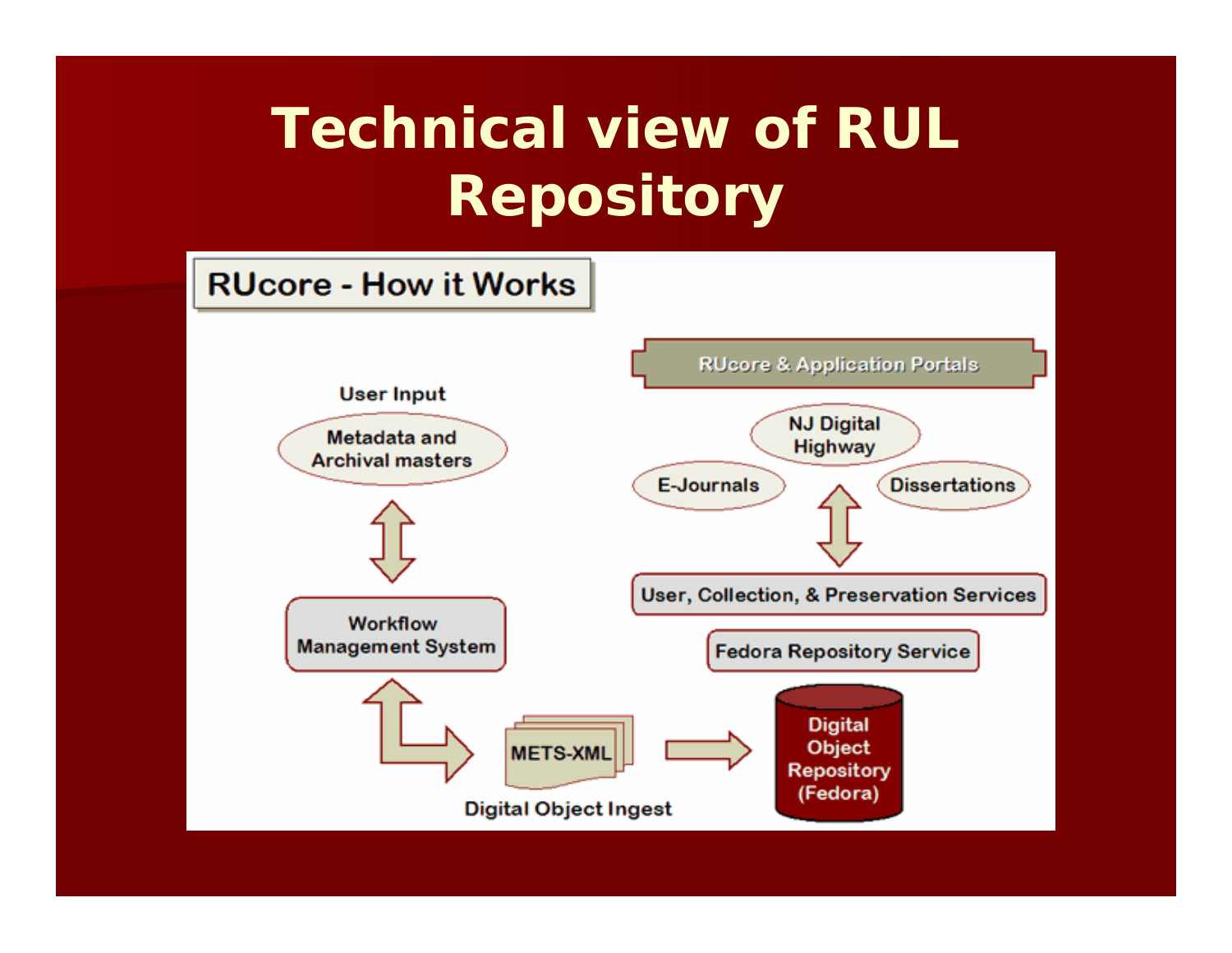# RU**core** Data Model

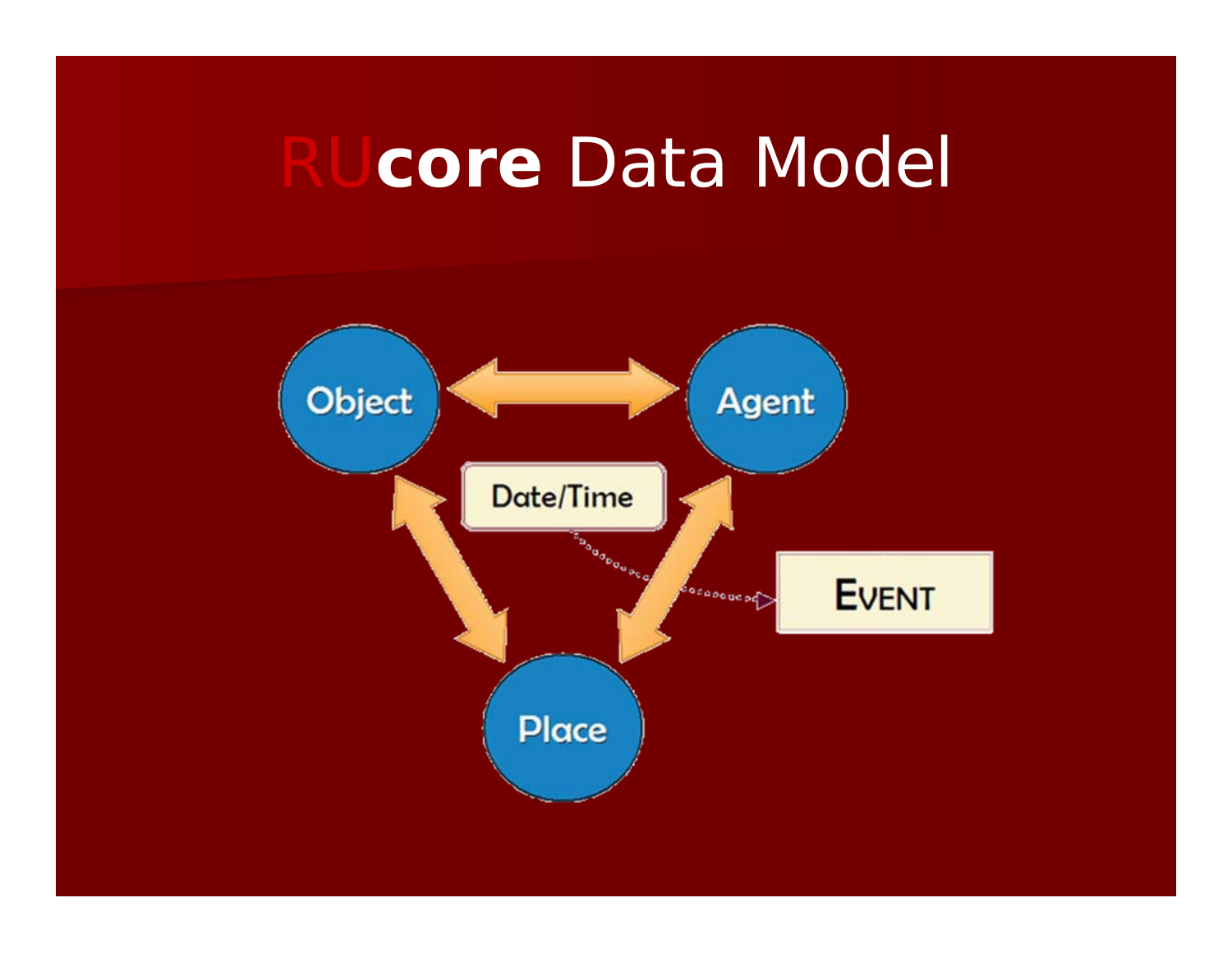### **RUcore Data Model RUcore Data Model**

- $\blacksquare$  Innovative "event-based" data model within a METS data architecture to capture information and ancillary documents<br>for any facet of a resource's lifecycle whether describing the<br>intellectual content, the provenance, the digital lifecycle or<br>the rights lifecycle:
	- *-Object -Object –* representation of an information object<br>(photograph, three-dimensional piece of artwork, c (photograph, three-dimensional piece of artwork, or a digital image)
	- *-Agent* describing, managing, or using information about a<br>particular object (photographer, artist, metadata manager,<br>author)
	- *-Place* -**-Place** - context independent, and can be place of creation,<br>display, location, etc.
	- -When an object interacts with an **agent** or **place** at a<br>specific point in **time**, an **event** occurs in the lifecycle of<br>the object. Examples of events are provenance events<br>(donation, acquisition), or preservation events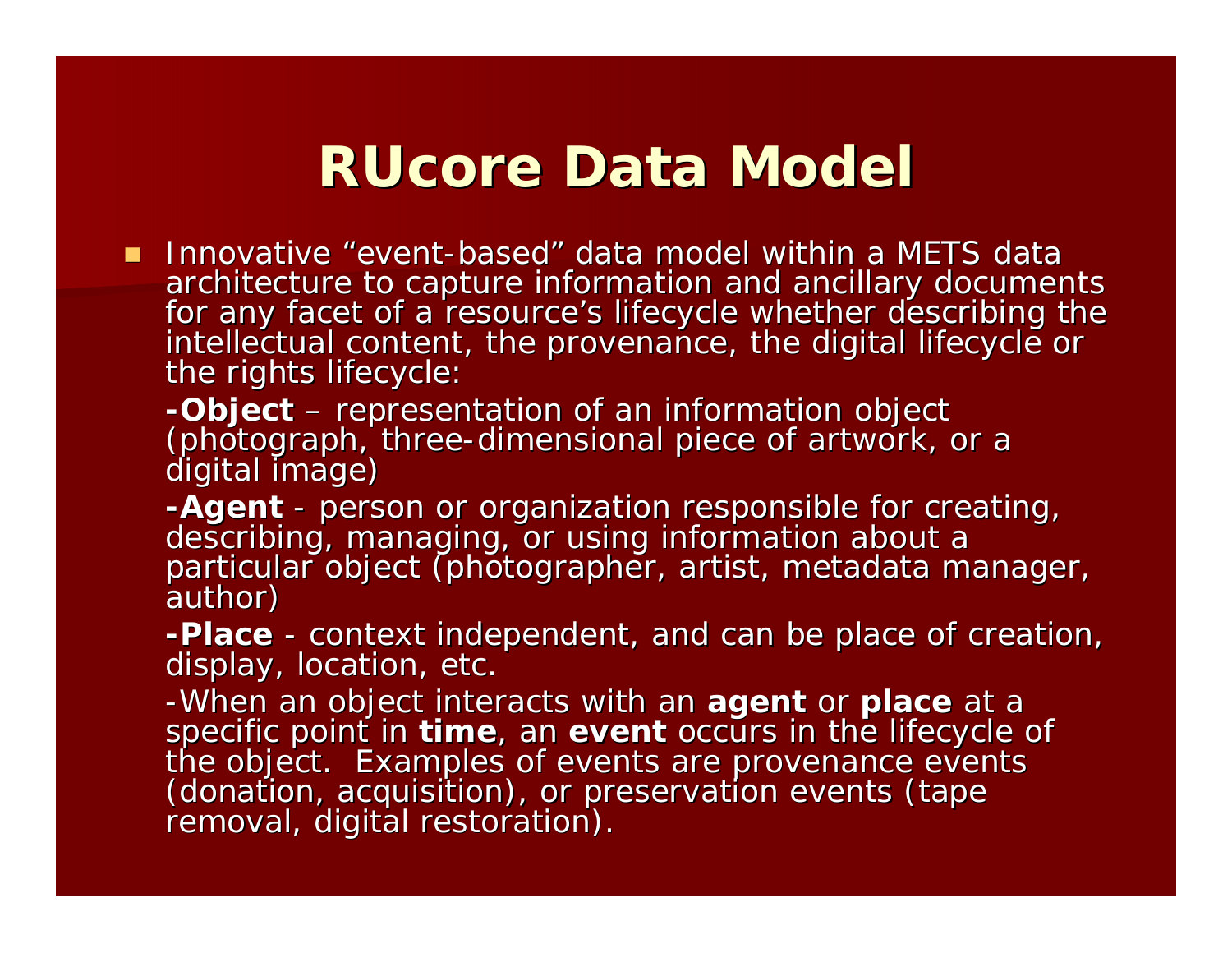**Digital Curation at Rutgers University** Digital curation process at RUL facilitates:

- Resource search and discovery through description and controlled vocabulary terms
- **Use and re** previously available to a limited privileged<br>audience
- Access to objects that are not well served by<br>traditional MARC cataloging
- **Preservation of resources**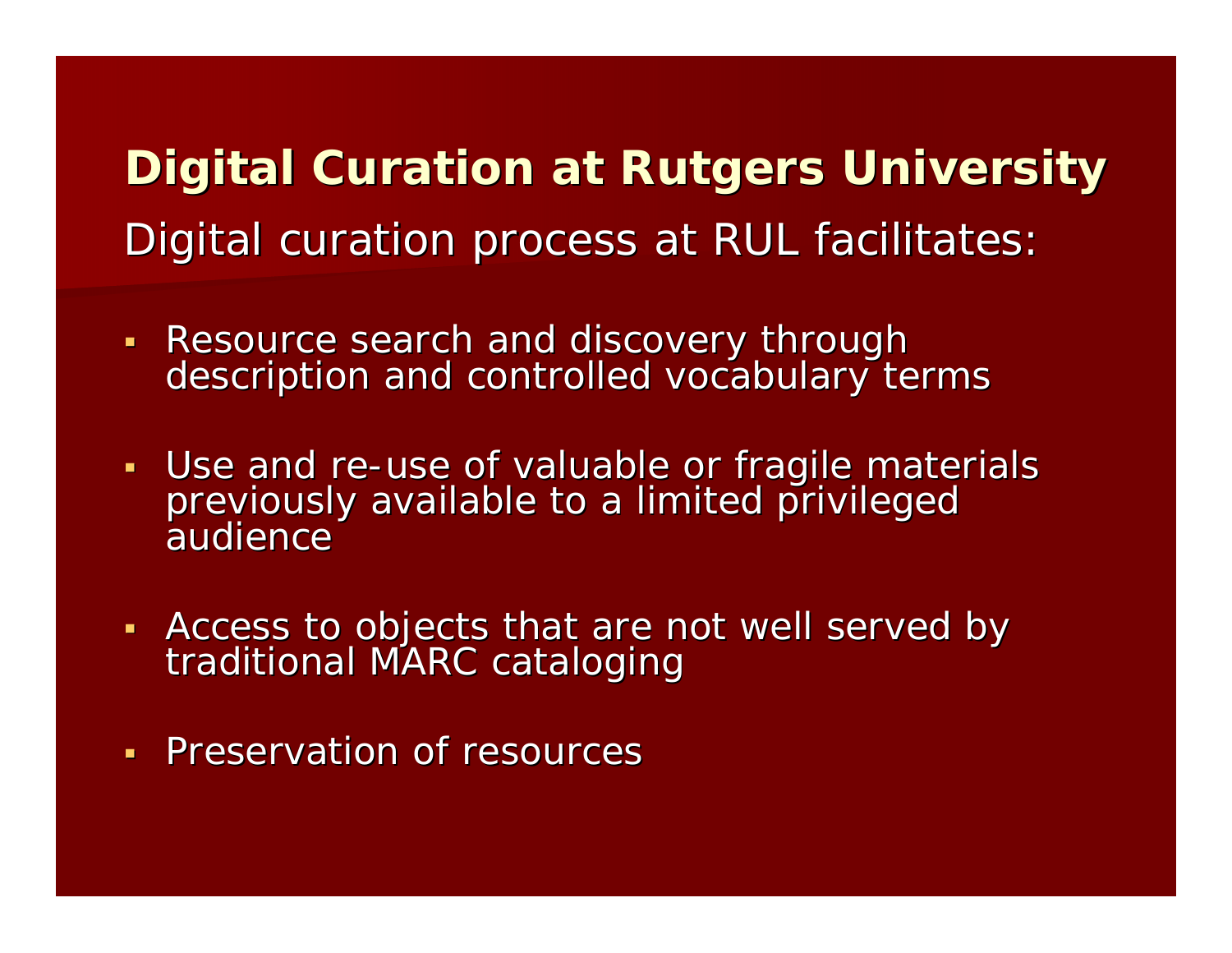### **Digital Workflow Team Digital Workflow Team**

So how do we get started . . .

- Digital projects at RUL are handled using a team approach:<br>WMS Manager, Project Manager, Collection Manager/Curator,<br>Object Creators, and Metadata Manager
- WMS Manager oversees all development of the WMS, including programming, specifications for new releases, coordination of<br>testing for new releases, and metadata standards and<br>applications
- **Project Manager is the primary liaison to the owner/curator of a** given collection and also coordinates the digitizing of the<br>objects
- Owner/Curator of a collection is responsible for providing a description of the collection as well as descriptive information<br>for each object in the collection (format, dates, restrictions on<br>access, copyright information if applicable)
- Object Creator is a staff member who creates metadata for<br>specific collections and projects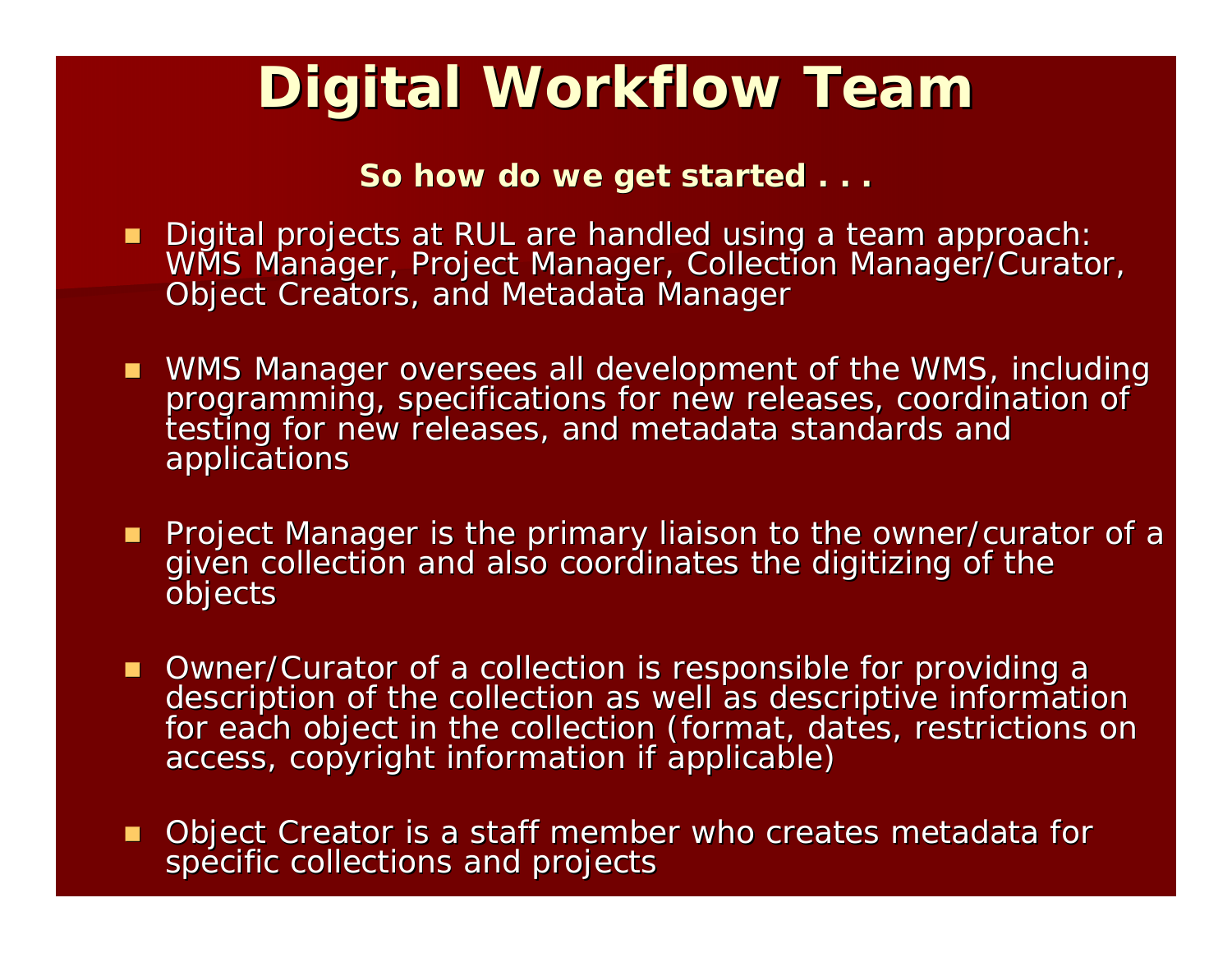## **Digital Workflow Team: Metadata Manager Metadata Manager**

- Metadata Manager has primary responsibility for metadata design and creation, manages<br>metadata timetables and deliverables, develops<br>templates and controlled vocabularies, and trains<br>the curator/owner and staff when metadata is created locally
- Metadata managers have full access to the all WMS administrative settings, establish collection<br>and project records, create user accounts, create<br>project specific templates, and design project workflow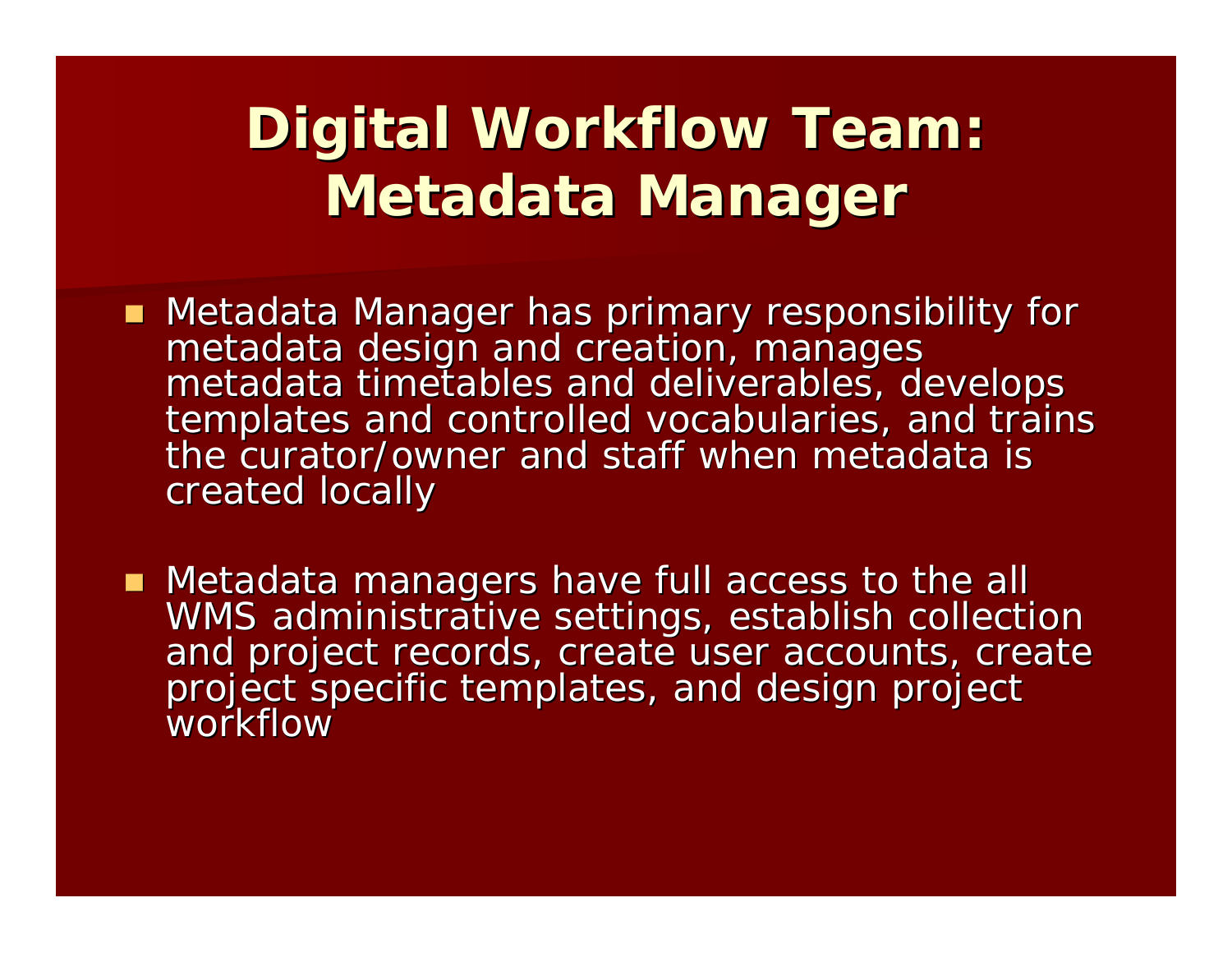## **Digital Workflow: Beginning a Project Project**

**NHER 2018** Move collections are acquired:

- Project Manager and Metadata Manager meet with the Collection Owner to evaluate the collection
- Workflow is established for scanning digital objects and metadata creation
- $-$  Administrative information is gathered
- Collection condition is evaluated
- Rights restrictions are determined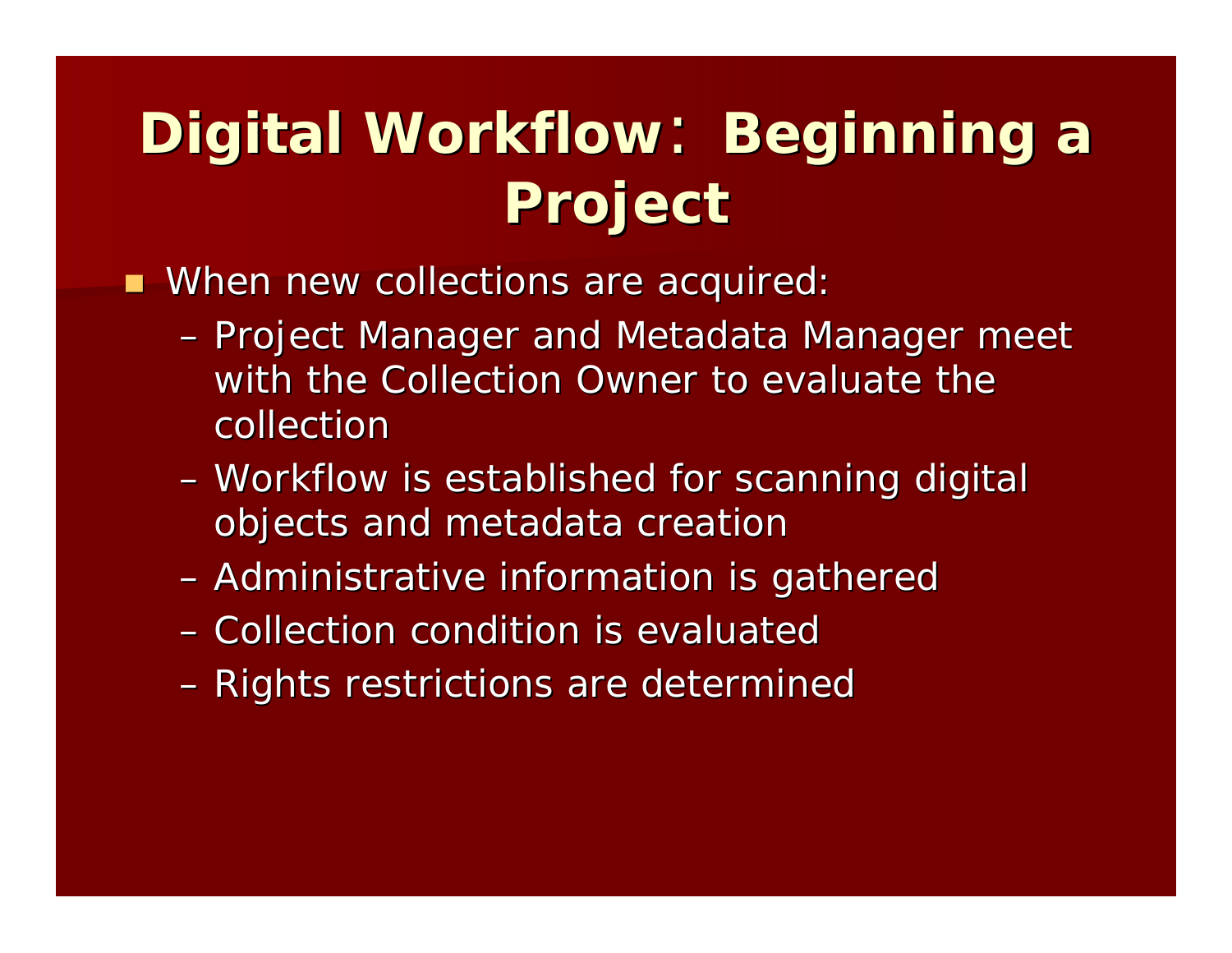## **Digital Workflow: Beginning a Project** (continued)

 $\blacksquare$  The Metadata Manager works with Collection/Curator Manager to:

-Review or set up a finding aid, inventory or other resources containing an object description, date, and digital file number to assist with metadata creation for unprocessed collections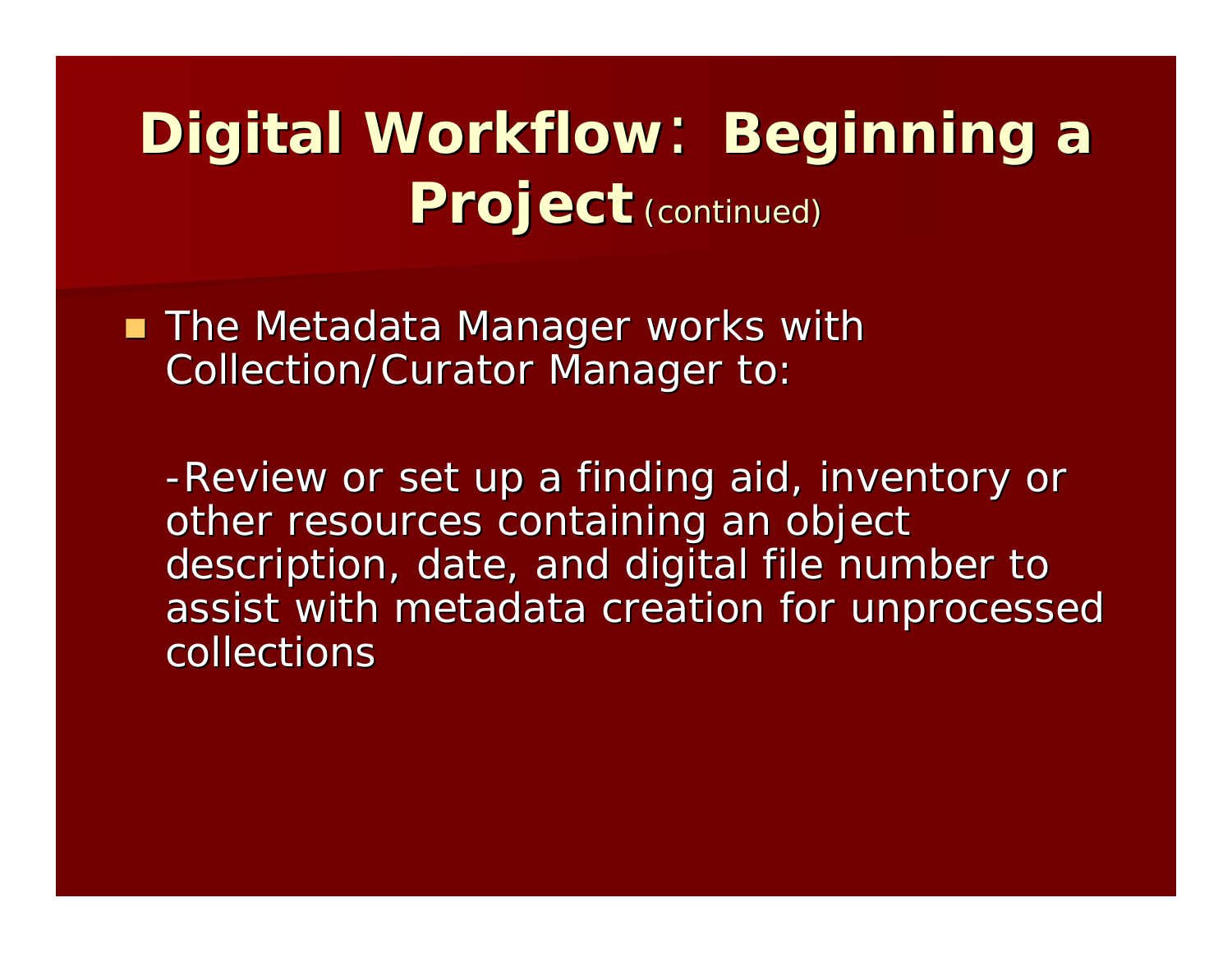## **Metadata Manager's Role**

- Metadata Manager creates an organization record that includes institutional information (MARC org ID, address, and a handle ID)
- **Metadata Manager works with the Collection** Curator to create a collection record including collection ID, collection title, and provides information such as name, affiliation, and email address for the Metadata Manager, Collection Owner/Curator, and Object Creators. Collection record also contains descriptive information and may be linked to other collections through the hierarchical structure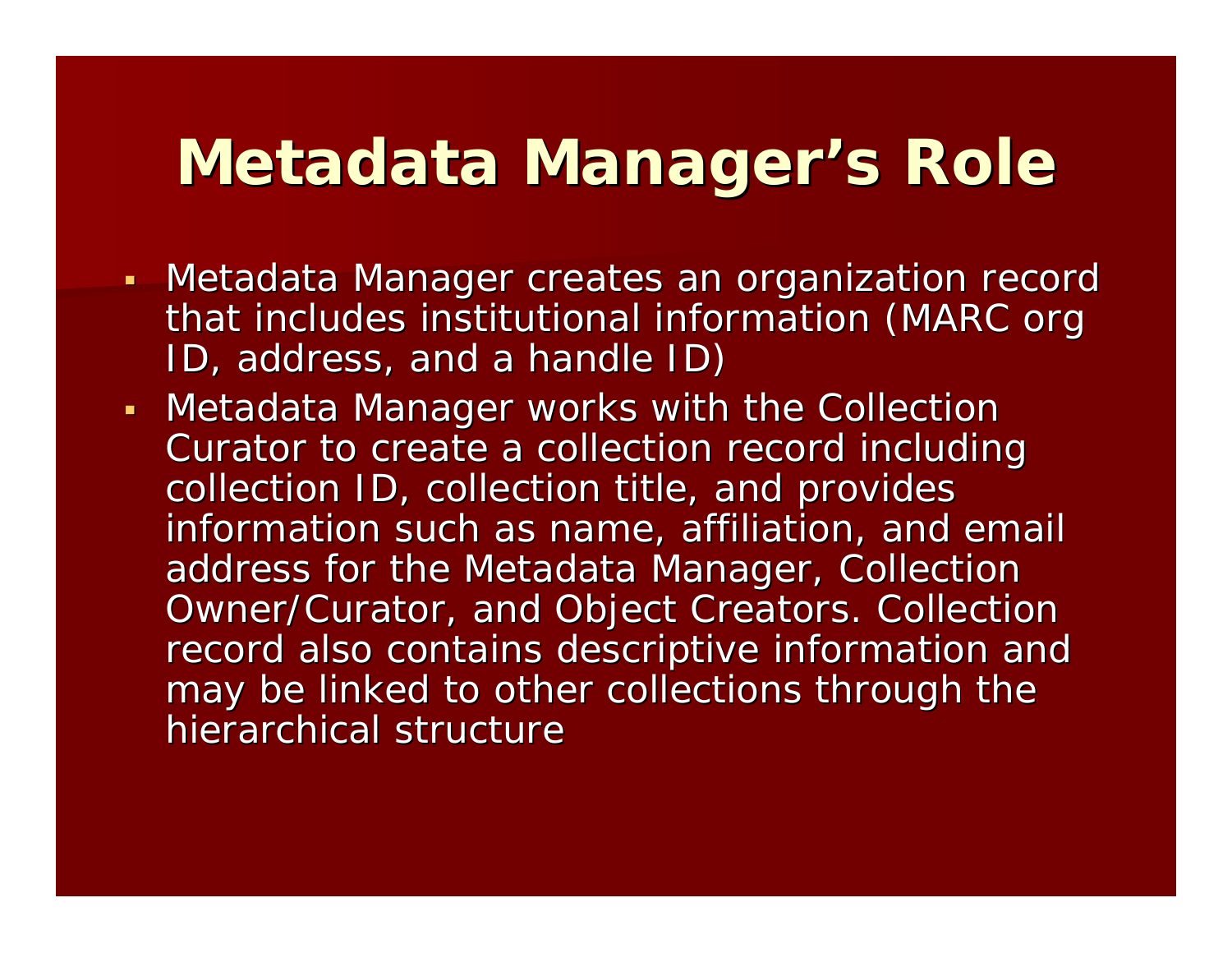### **WMS Controlled Vocabulary Module**

- Controlled vocabulary module restricted to Metadata Managers enables add vocabulary terms without<br>intervention of a programmer
- $\blacksquare$  Vocabulary currently featured in the WMS consists of:
	- -- Library of Congress Subject Heading (LCSH)
	- -- Art Architecture Thesaurus (AAT)
	- -- Rutgers University vocabulary (RUlib)
- Previously, any changes to controlled vocabulary terms triggered a two-part process: triggered a two-part process:
	- Updating a master spreadsheet
	- Working with a programmer to accommodate changes<br>and additions and additions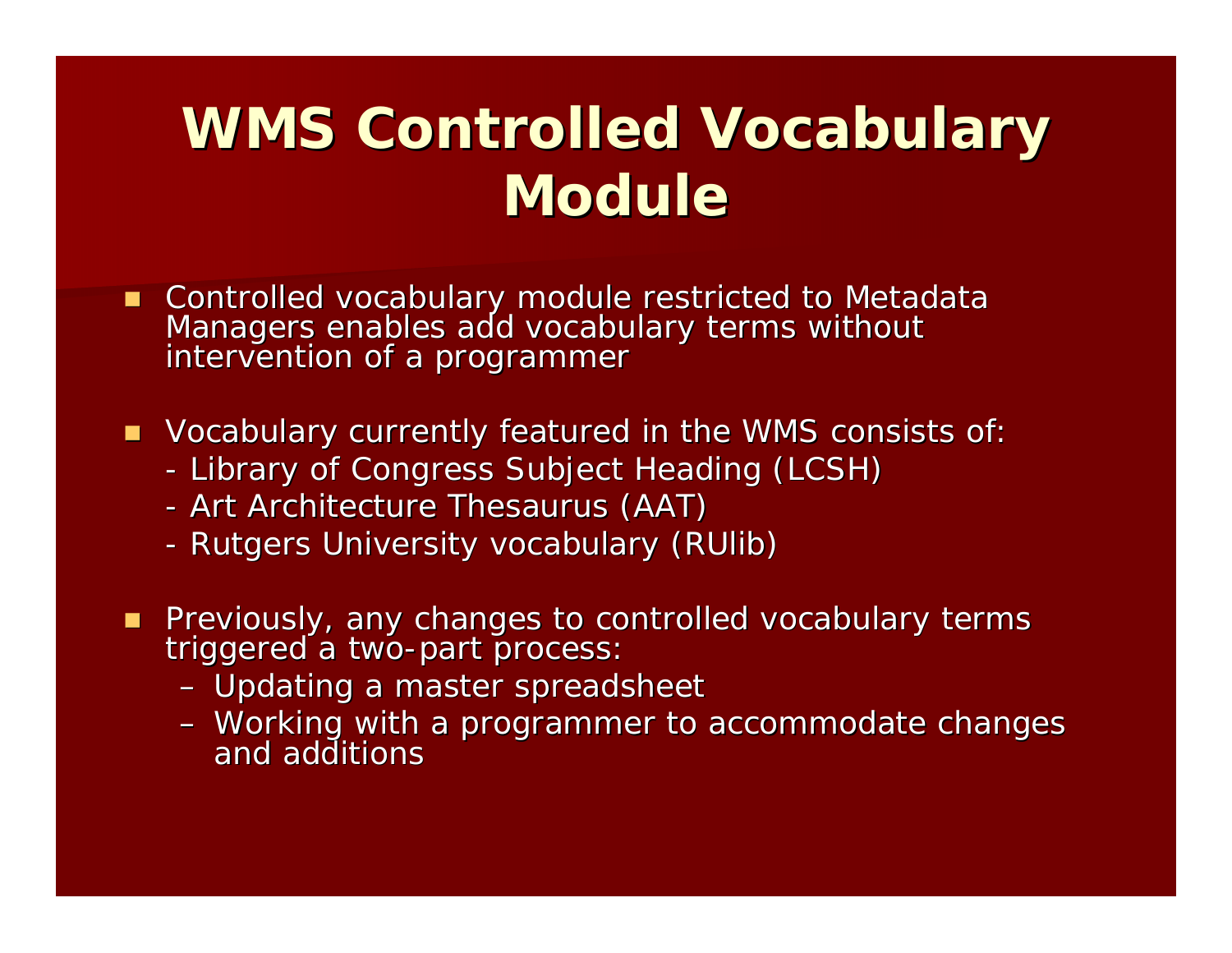### **Templates for Digital Workflow Templates for Digital Workflow**

- Templates streamline workflow and automatically<br>populate metadata records with required<br>information specific to a given project
- Templates created at the project level free the<br>object creator from the repetition of supplying<br>required information
- Templates are particularly useful for individuals<br>with little familiarity with the WMS since they<br>limit the elements and information that must be provided
- **Drawbacks:** 
	- Object Creator cannot change or modify a template or<br>Create another template set at project level
	- The current WMS release supports a single object<br>architecture; expansion of this capability is under<br>consideration for a future release consideration for a future release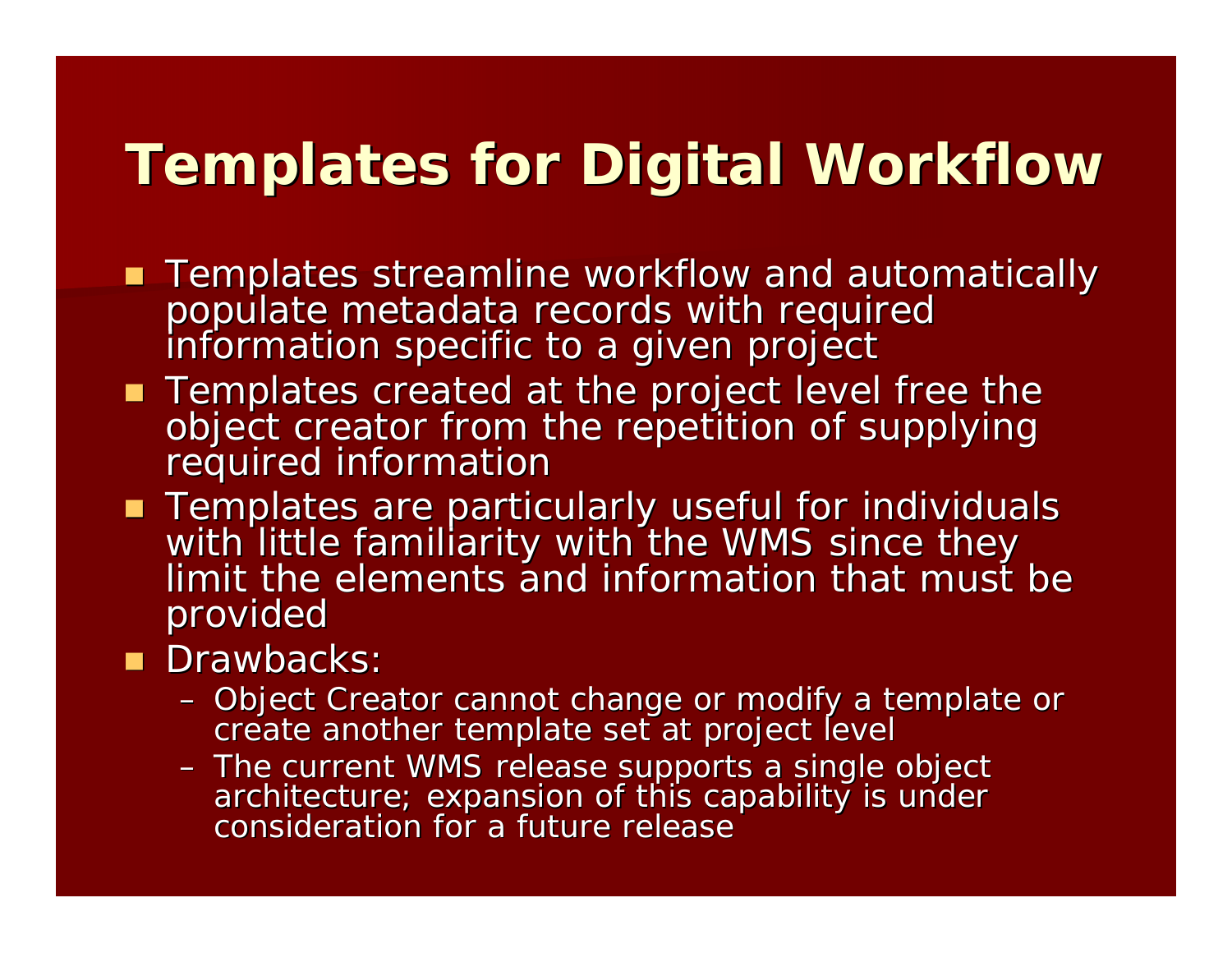## **Batch Processing Functions Batch Processing Functions**

- The WMS provides the ability to add an entire digital object collection through batch import or<br>to migrate digital files and metadata from a collection owner's database into the WMS
- Batch import may be used for any databases or<br>Spreadsheets that export records in text

#### ■ Challenges of batch import:

- Reconciling subtle inconsistencies in<br>vocabulary
- Close attention to details such as capitalization
- Resolving the issue of combined architectures on one spreadsheet since the current WMS<br>implementation can handle one object<br>architecture per spreadsheet for batch import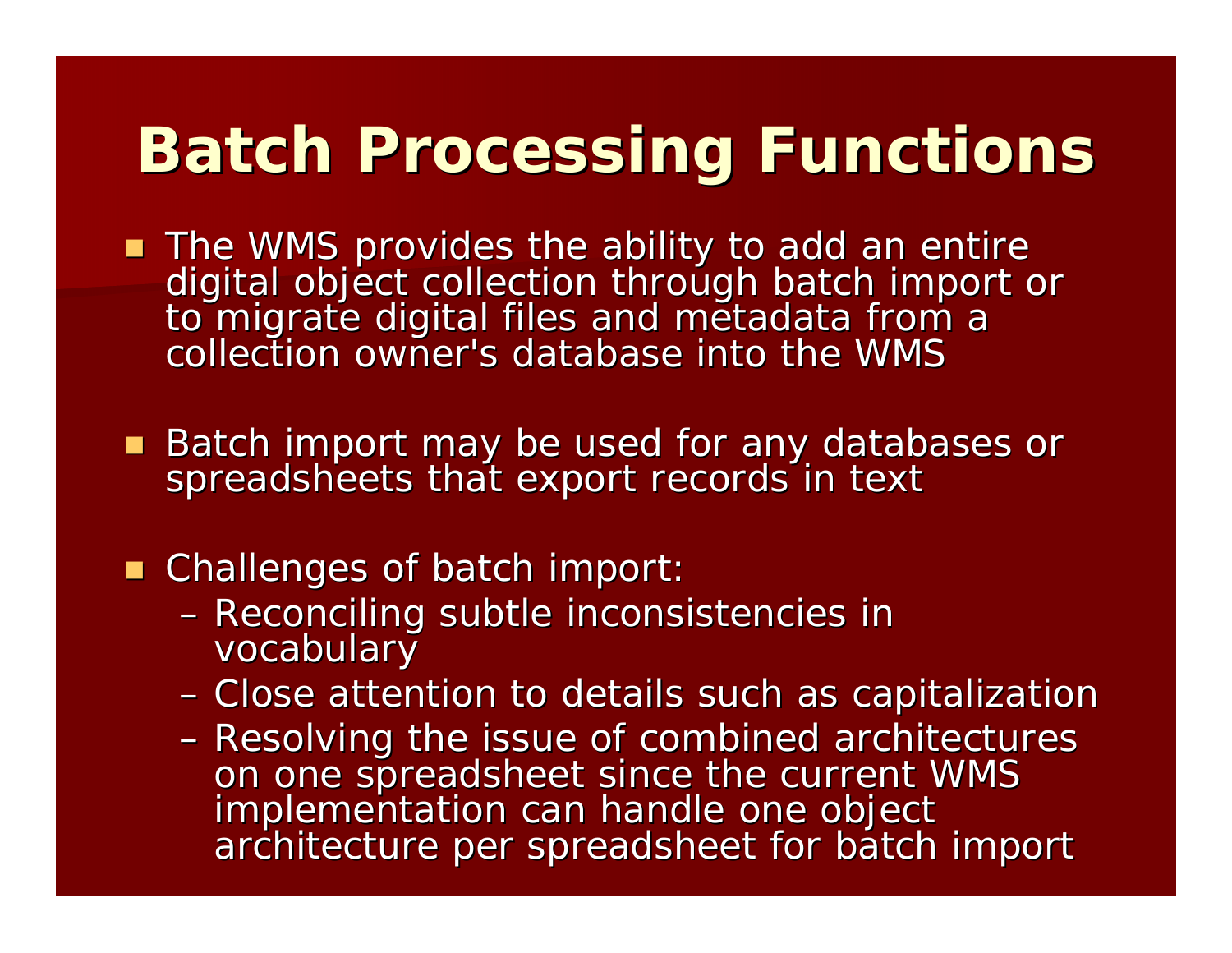## **Batch Processing Functions Batch Processing Functions**

Batch import used for two projects

- Integrated a public library's historic photograph collection into NJDH. The library had an existing Access database that required some tweaking such as mapping their metadata elements to the WMS proprietary metadata, and providing controlled vocabulary metadata, and providing controlled vocabulary terms and authority control for names.
- $-$  Imported an archive's collection from an Excel  $\,$ spreadsheet. The Metadata Manager created a basic Excel sheet for an archive project partner with required elements and suggested additional elements that the project archivist was likely to use.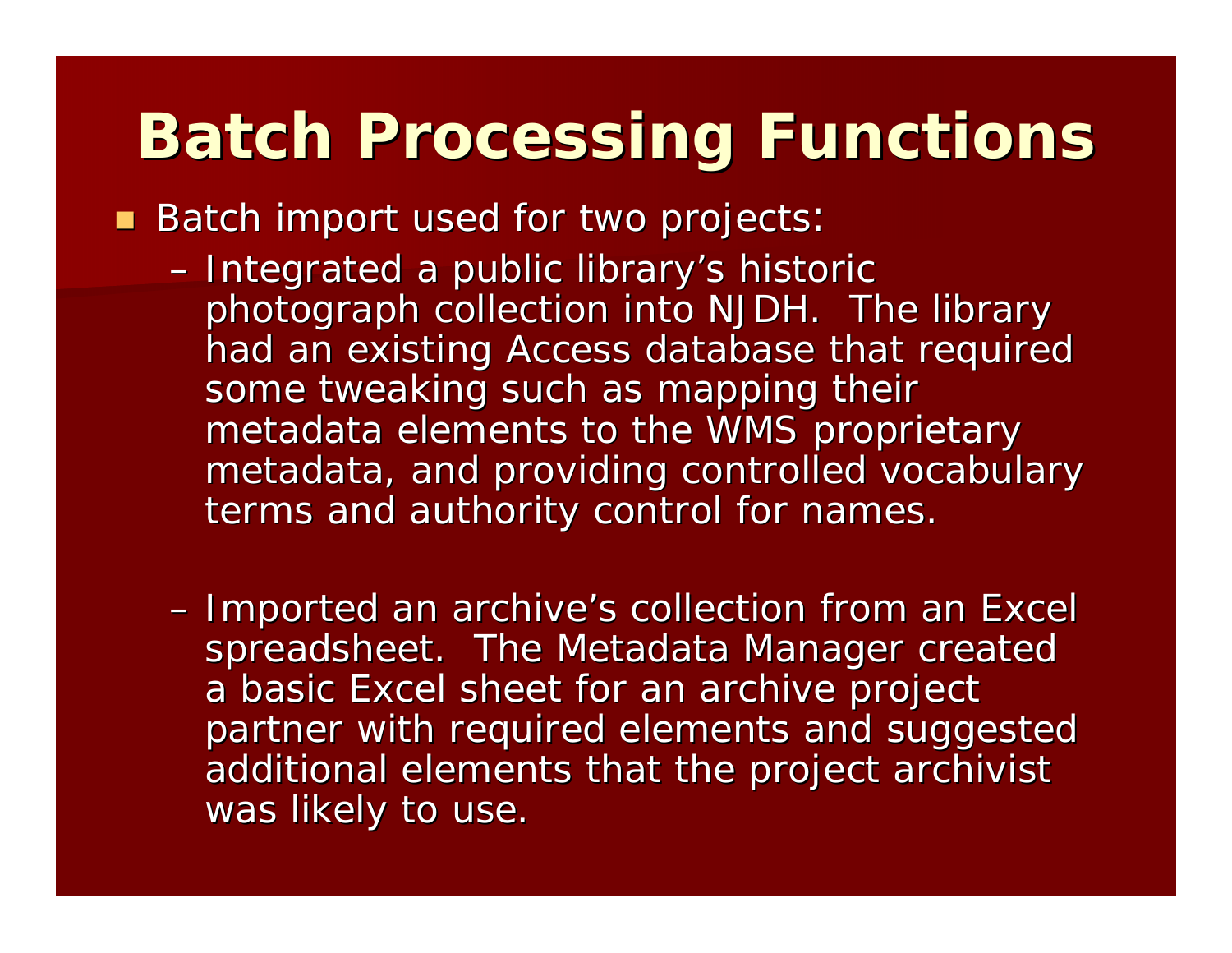### **WMS Metadata WMS Metadata**

- The WMS uses an underlying metadata schema that draws on MODS, METS, and PREMIS for scalability with various projects, and maps to Dublin Core for interoperability with other systems through OAI-PMH.
- •• The WMS is composed of five types of metadata that are drawn from various schemas: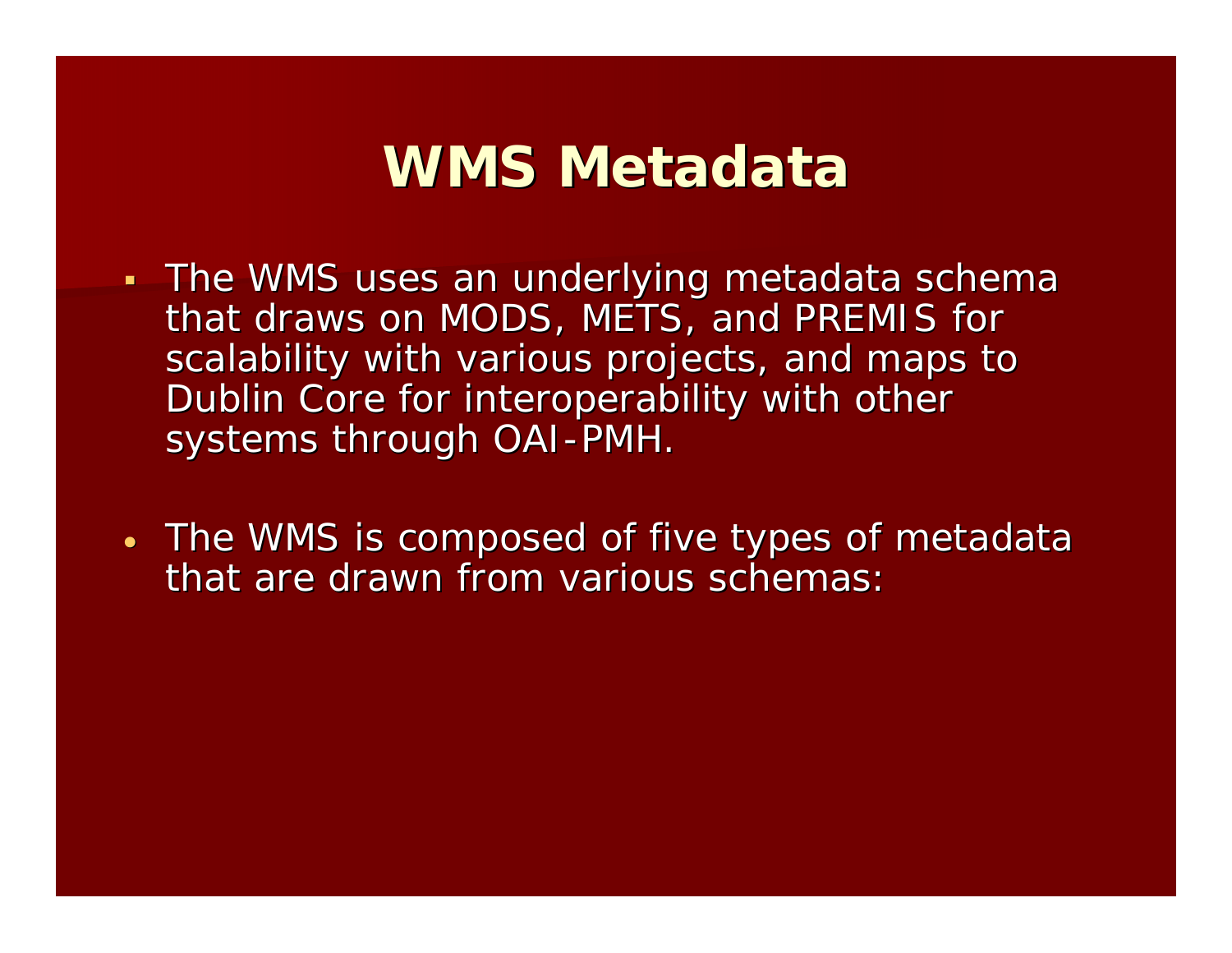### **Descriptive metadata Descriptive metadata**

- Provides information for users to discover and obtain access to information resources
- MODS was chosen since it enables records to be mapped back to IRIS in MARC format
- MODS provides and retains standard bibliographic cataloging principles bibliographic cataloging principles
- $-$  It enables RUL to provide information through  $\overline{\phantom{a}}$ multiple presentation standards in a schema easily understood by each user community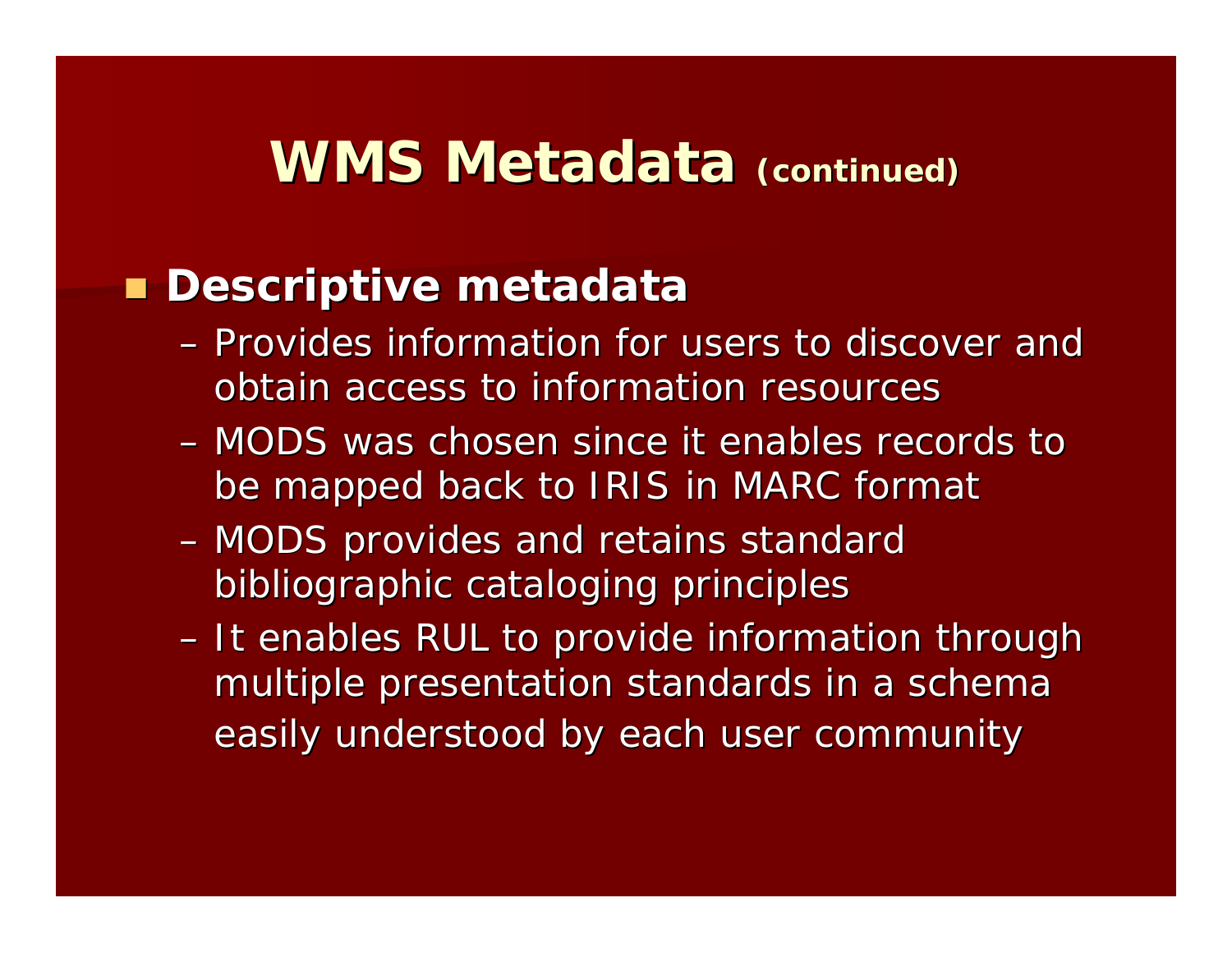#### **Source metadata**

- Describes provenance, condition and conservation of analog source materials, such<br>as photographs, books, maps, audio, and<br>video
- -Defines the nature of an analog source object<br>and uses elements from the PREMIS and uses elements from the PREMIS (PREservation Metadata) schema.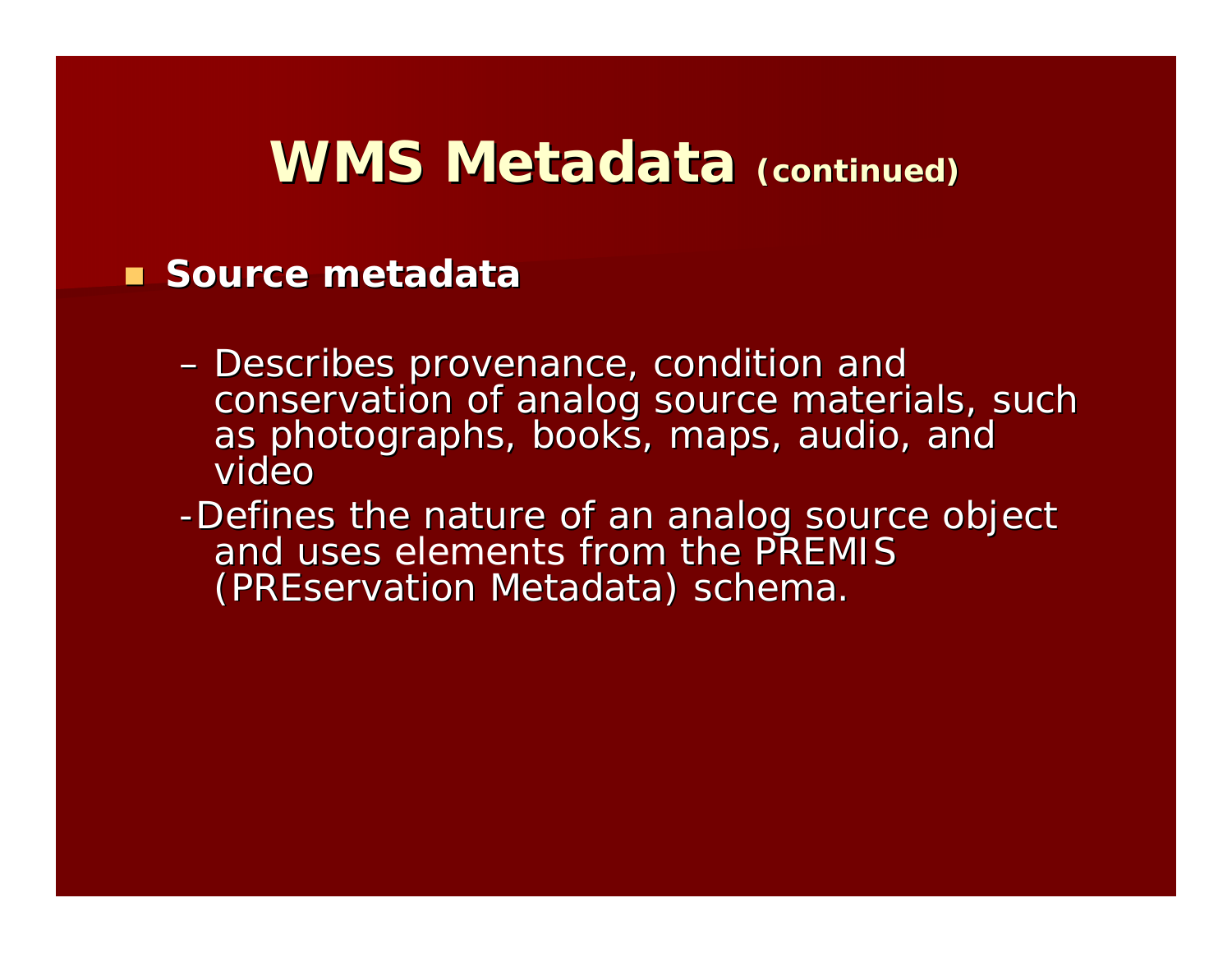### **Technical metadata Technical metadata**

- Provides information about the digital master files that RU**core** will maintain for long-term preservation and access preservation and access
- Required for all digital objects, both born digital or digitized from an analog source object
- RUL uses the ANSI/NISO Standard Z39.87-2006 Data Dictionary <sup>.</sup> – Technical Metadata for Digital Still Images for technical metadata. Metadata standards for sound and video are currently underway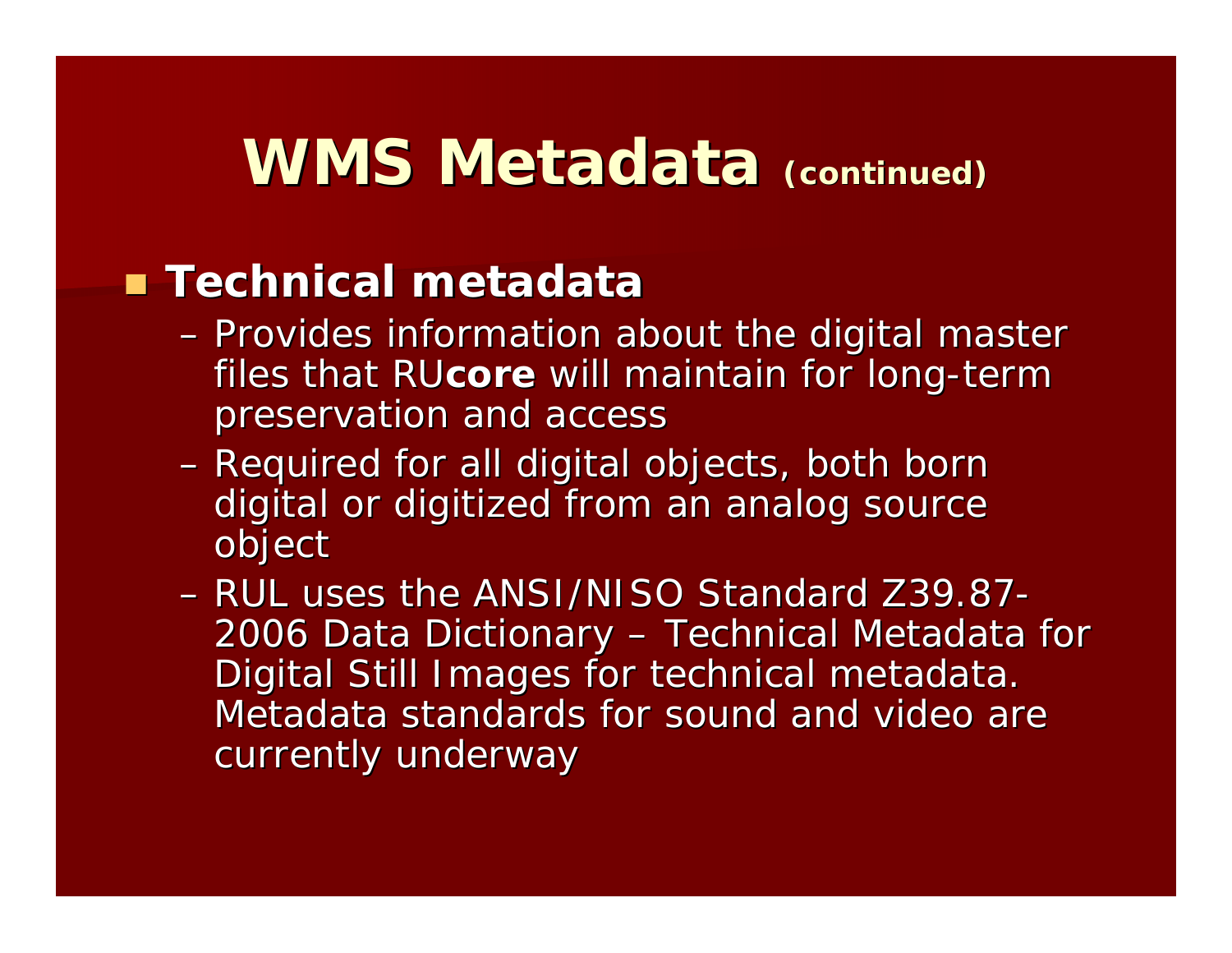### **WMS Metadata WMS Metadata (continued) (continued)**

### **Rights metadata Rights metadata**

- Identifies the rights holder(s) for each information resource and identifies the i permissions for use that the rights holder has granted, including any restrictions granted, including any restrictions
- Refers to digitized objects that are available  $\overline{\phantom{a}}$ via the Internet
- RUL uses PREMIS for Rights metadata
- RUL has developed a simple rights schema based upon rights events that enables archivists or rights administrators to document every instance of research or permissions requests, rights transfer, copyright status, etc.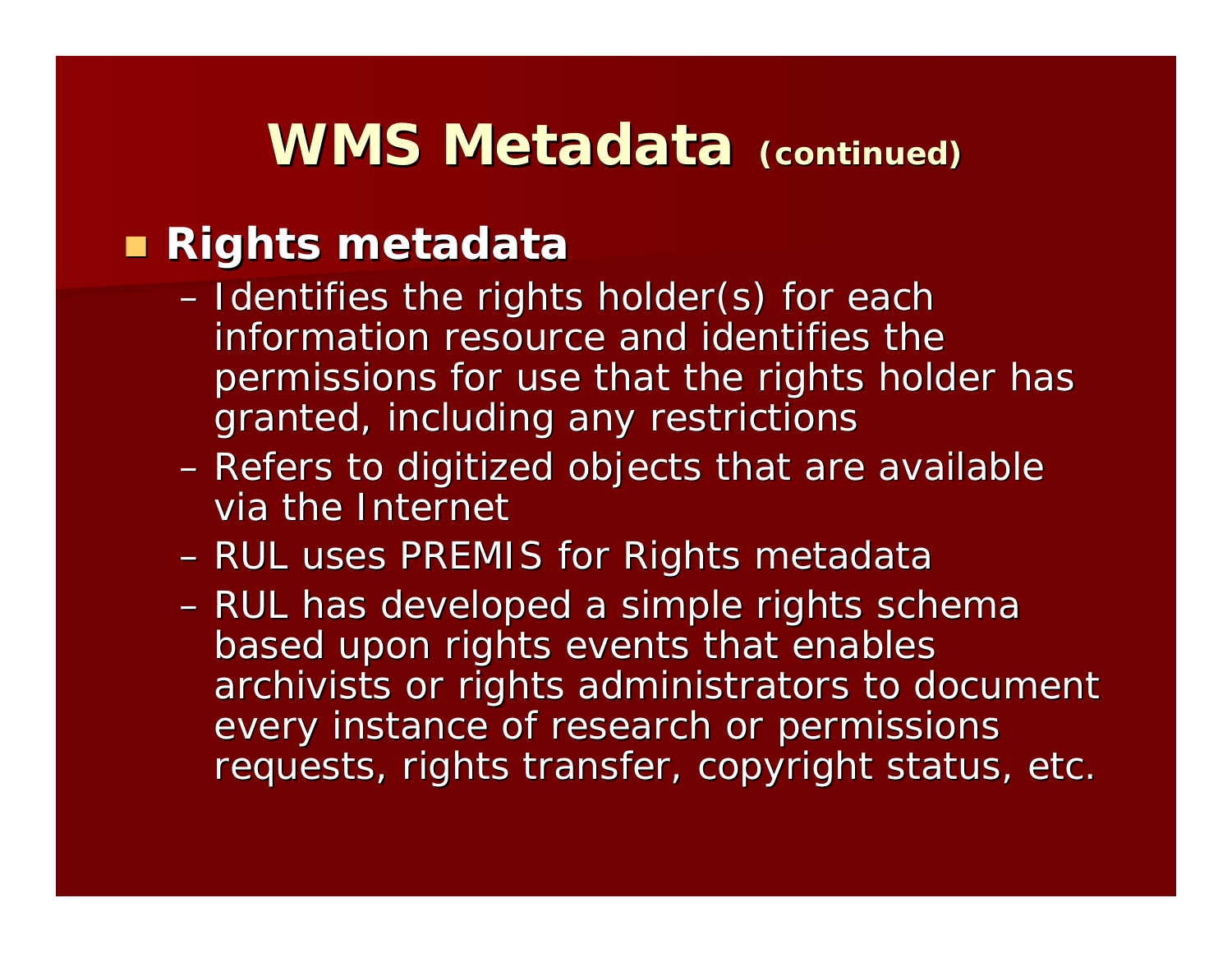$\mathcal{L}_{\mathcal{A}}$  $-$ The draft rights schema can be reviewed at:

[http://rucore.libraries.rutgers.edu/collab/ref](http://rucore.libraries.rutgers.edu/collab/ref/doc_mwg_rulib_rights_md_draft.pdf) [/doc\\_mwg\\_rulib\\_rights\\_md\\_draft.pdf](http://rucore.libraries.rutgers.edu/collab/ref/doc_mwg_rulib_rights_md_draft.pdf) /doc\_mwg\_rulib\_rights\_md\_draft.pdf

**Digiprov metadata** or digital provenance metadata, provides a digital "audit trail" of any changes to the metadata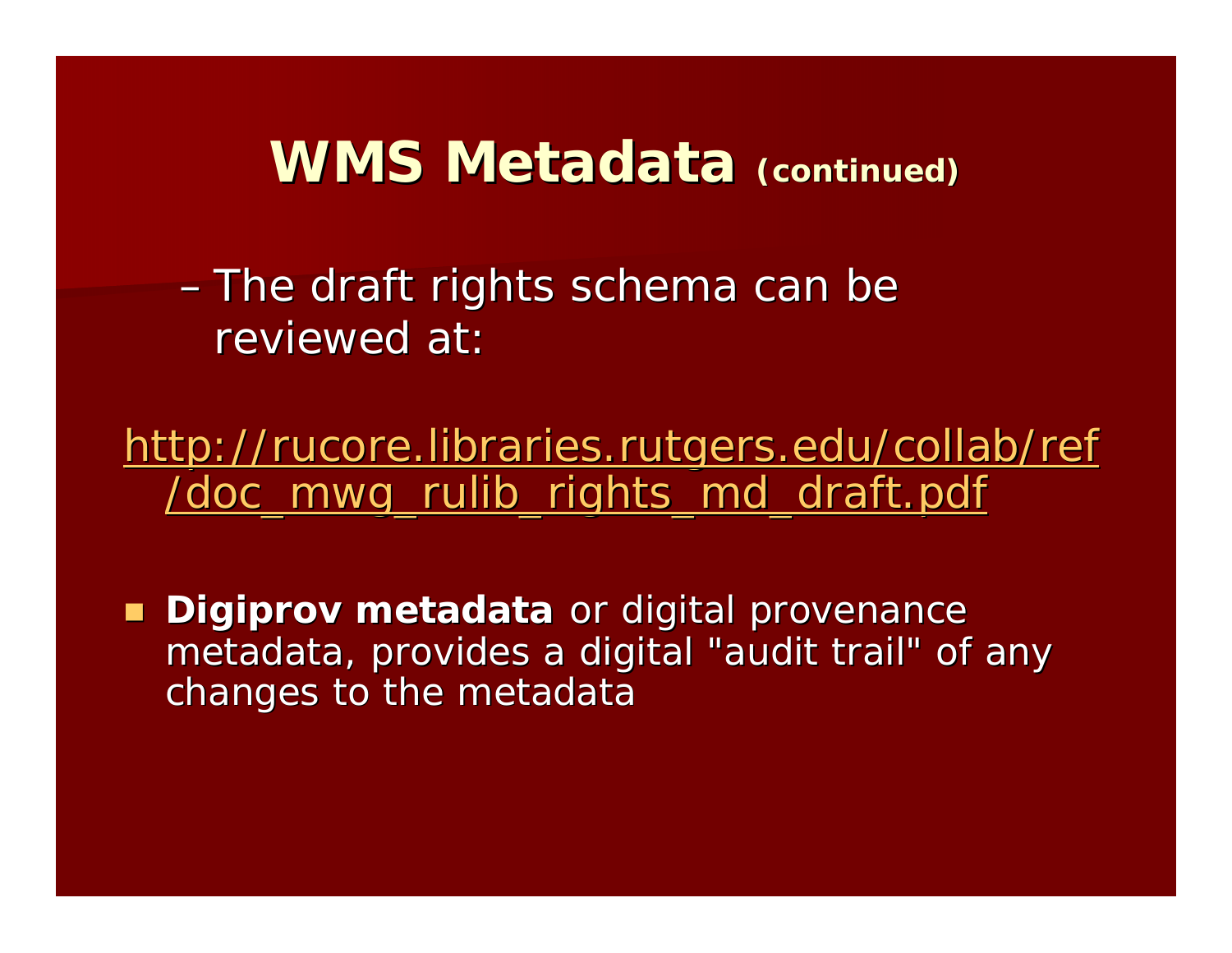# WMS Final Review: Completed **Records Records**

■ When metadata creation is complete, objects may be viewed in FOXML, METS, or HTML. The HTML view breaks the metadata down by sections and displays descriptive metadata, source metadata, technical metadata, rights metadata, a structure map, information on files associated with the object, and Digiprov metadata.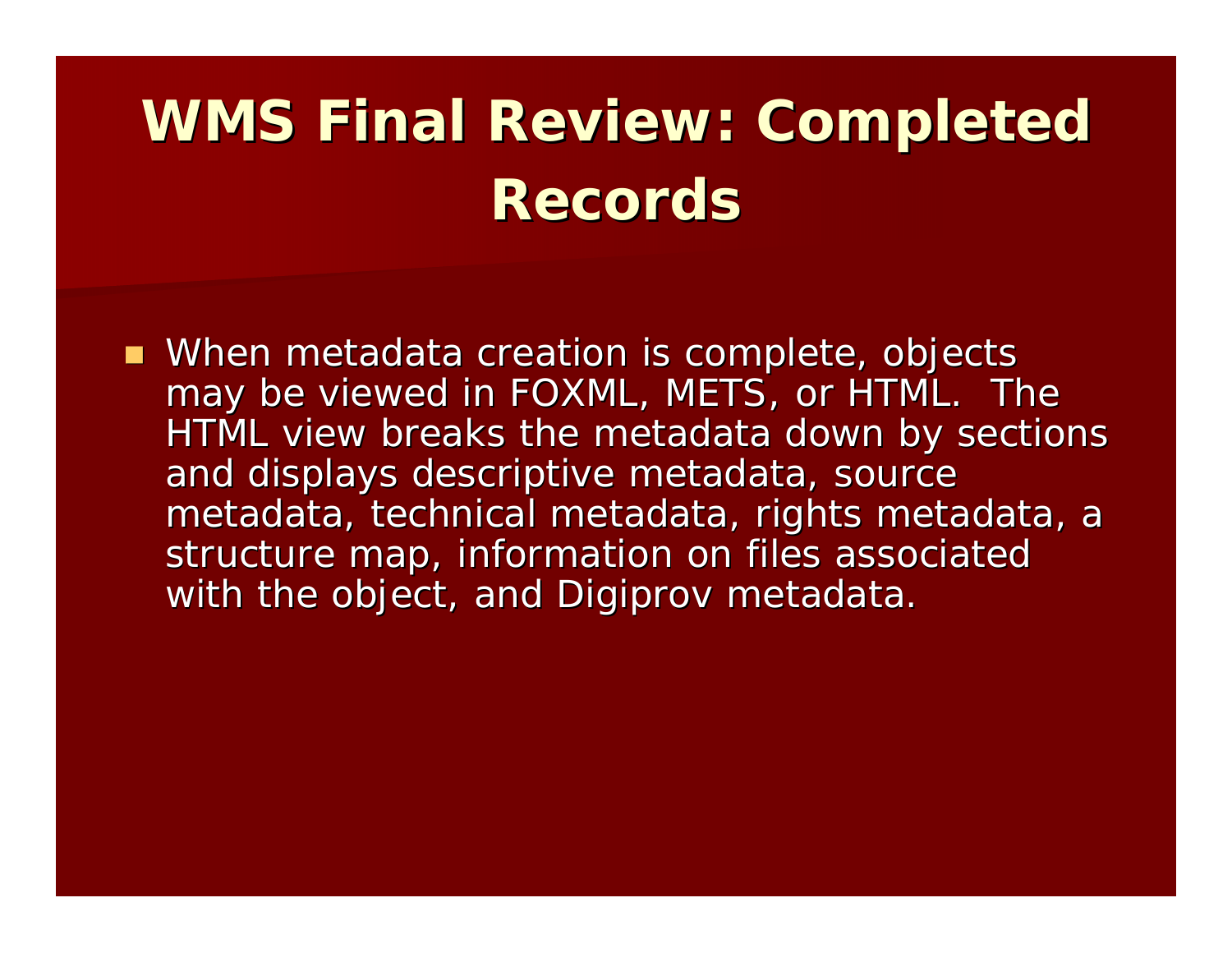### **WMS Output and Display**

- · Objects are available via different presentation formats after they are ingested into RUcore: -Still images are available as DjVu, PDF, or JPEG. -Sound objects are available as MP3 files. -Video resources are available as Quick Time or Flash Video
- File upload assigns a persistent identifier based on organization information. RUL uses the<br>Corporation for National Research Initiatives'<br>Handle System to assign, manage, and resolve<br>persistent identifiers for digital objects. Clicking<br>on the handle or persistent identifier MARC, or a combined full record with all schemas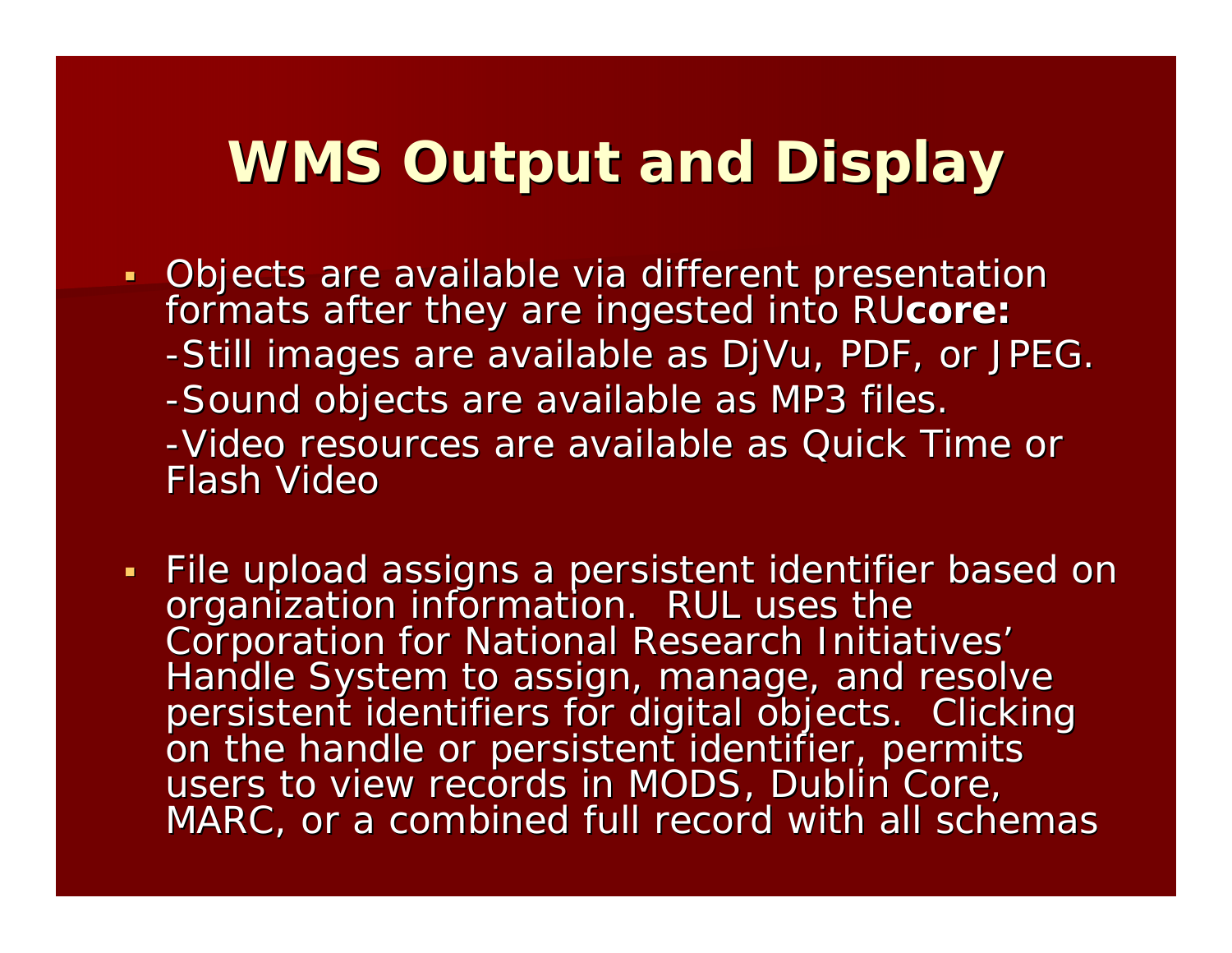## **WMS Output and Display WMS Output and Display**

#### **RUCORE**

**RUTGERS COMMUNITY REPOSITORY** 

| DiVu Version<br><b>JPEG Version</b><br><b>PDF Version</b> |  |
|-----------------------------------------------------------|--|
| MODS ▶ DC ▶ MARC ▶ Full Record                            |  |
| Title: Second Xeta University Demo photograph             |  |
| <b>Date: 1975</b>                                         |  |
| ▶ MODS ▶ DC ▶ MARC ▶ Full Record                          |  |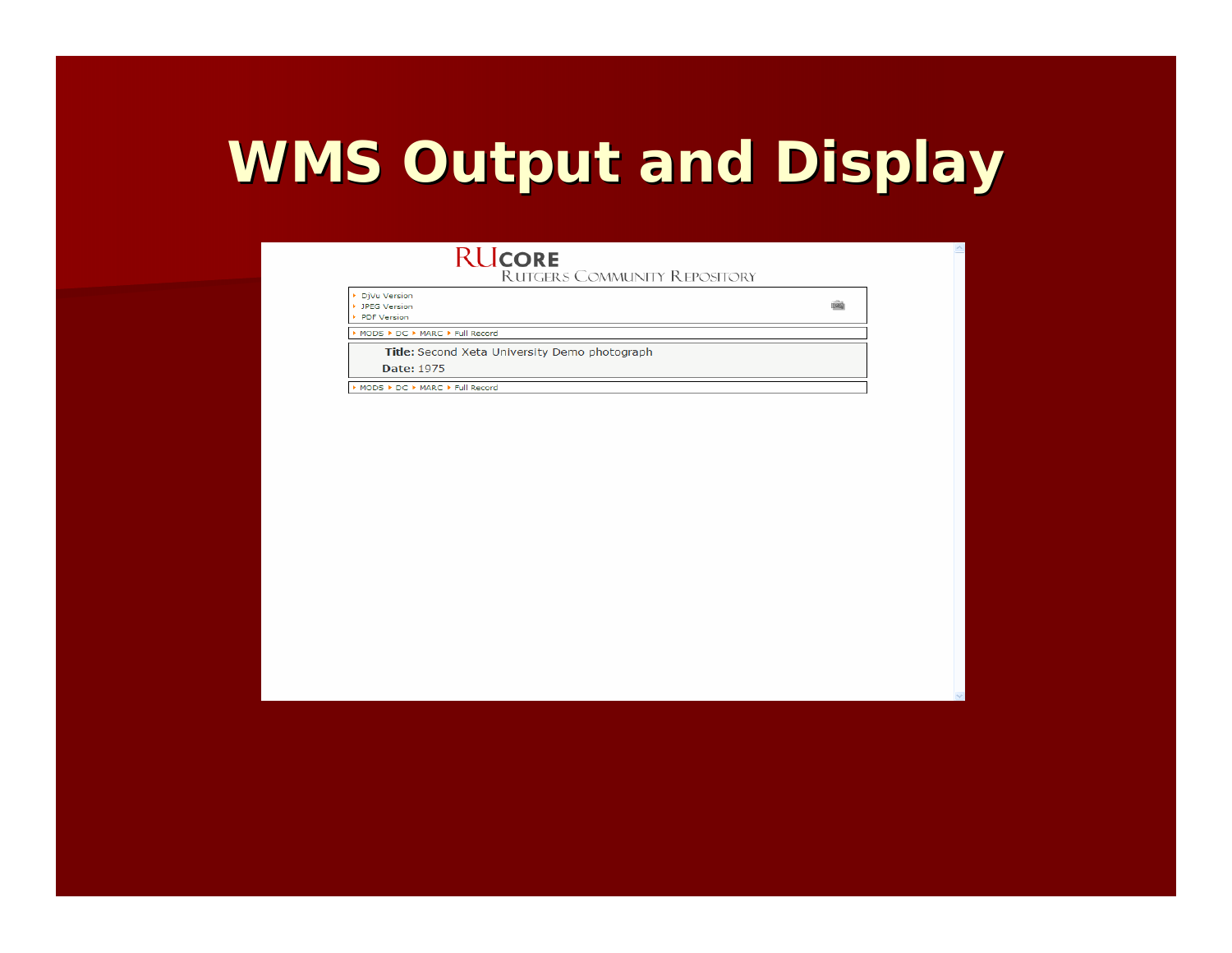### **WMS Releases and Testing WMS Releases and Testing**

- Ongoing testing for new WMS releases occurs on a regular basis. Testing is intensive, consisting of<br>daily three-hour sessions over a period of two or<br>three weeks daily three-hour sessions over a period of two or
- **Programmers work on enhancements between** releases and have target dates for new<br>functionalities geared to specific future releases
- Testers use a free open source error reporting system to report problems to programmers and<br>to share information with other testers
- Outstanding bugs are reviewed when testing has<br>been completed to determine what can be<br>resolved, and what functionality should be pushed to a future release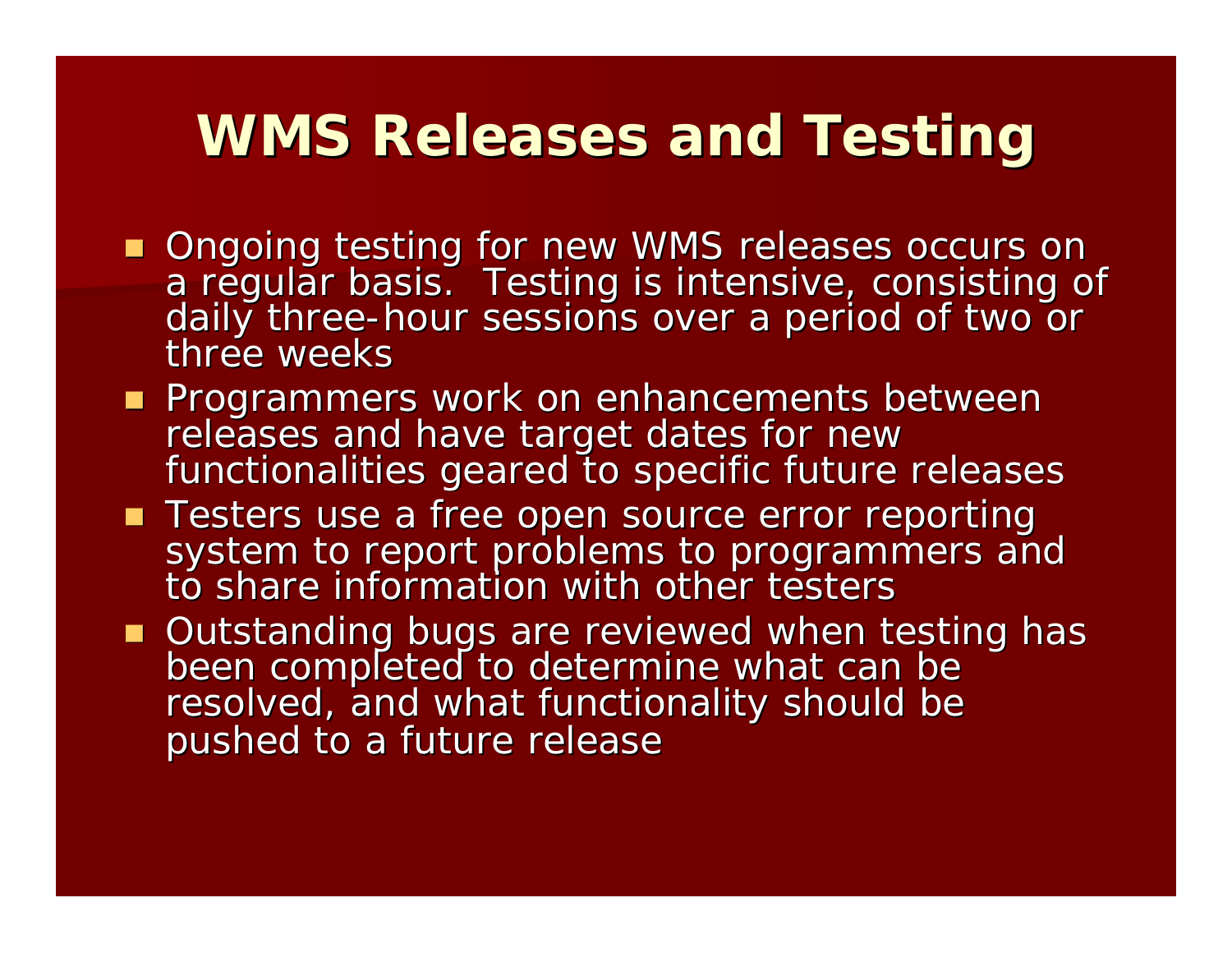### **What's next? s next?**

core version 6.0 (Summer 2007)

- Collection Owner's portal
	- use statistics for objects
	- -administrative area to upload documents